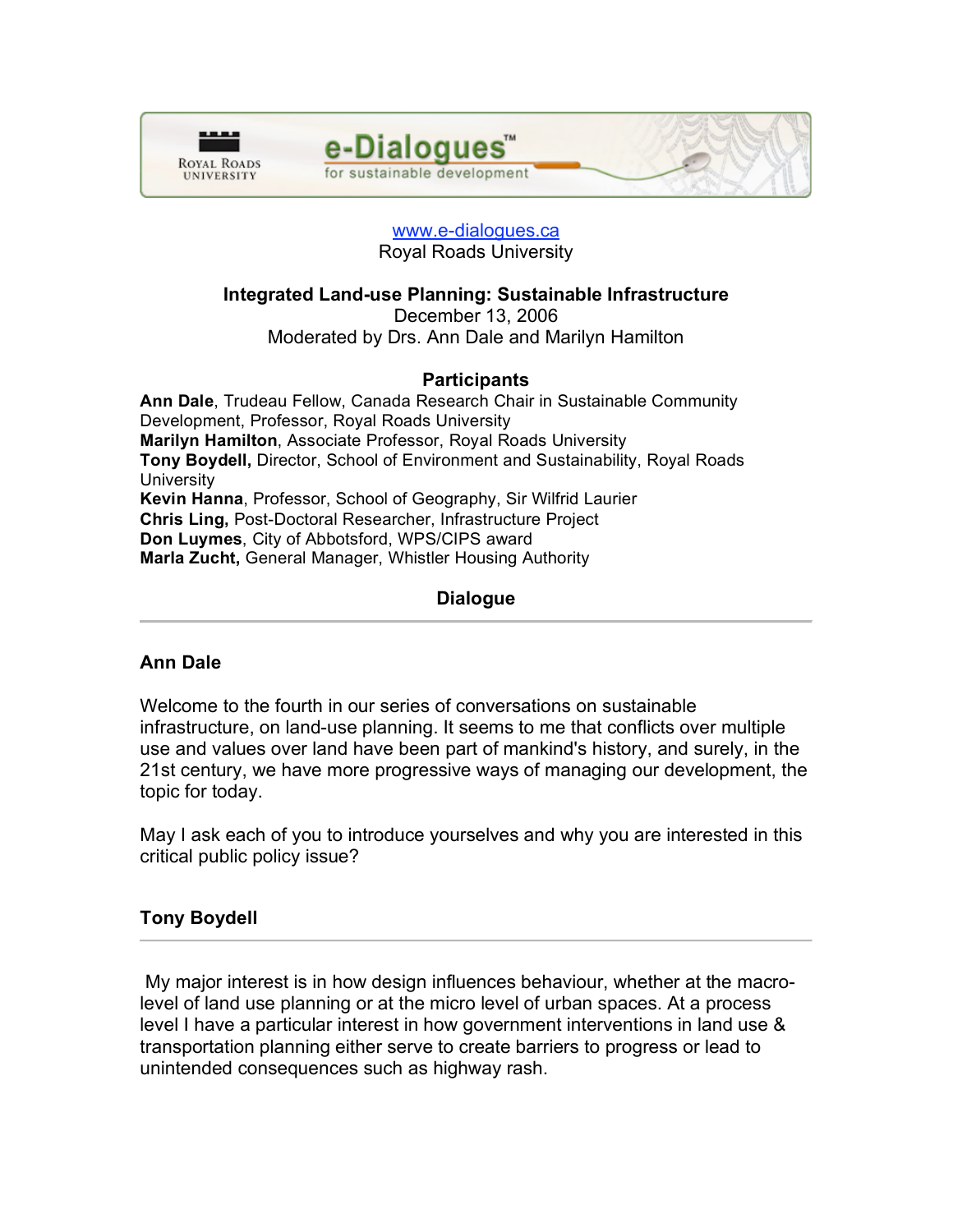Hi, Marla Zucht, here. I am a Member of the Canadian Institute of Planners and am currently the General Manager of the Whistler Housing Authority in Whistler, BC. I am very interested in sustainable infrastructure as I feel we need to be charting new directions for land use planning that use both the land and infrastructure more efficiently.

## **Ann Dale**

Tony, we welcome your expertise, and I may call on you to provide a definition of integrated design? And Marla, Whistler is certainly going to undergo planning pressures as a result of the Olympics?

### **Marla Zucht**

Yes, Whistler has started the venue planning for the Olympics. We will have the Sliding Centre and the Athletes Village in Whistler. I am more involved with the Athletes Village as post Olympics this will be converted to a resident housing neighbourhood for our local residents. The Whistler Housing Authority oversees the resident housing program in Whistler that provides more affordable housing for Whistler residents.

### **Kevin Hanna**

My primary interests are in regional land use planning, regional and integrated approaches to natural resource management, and integrated regional infrastructure.

#### **Don Luymes**

This is Don Luymes. my interests revolve around how communities can become more productively engaged in planning, and in how sustainability measures can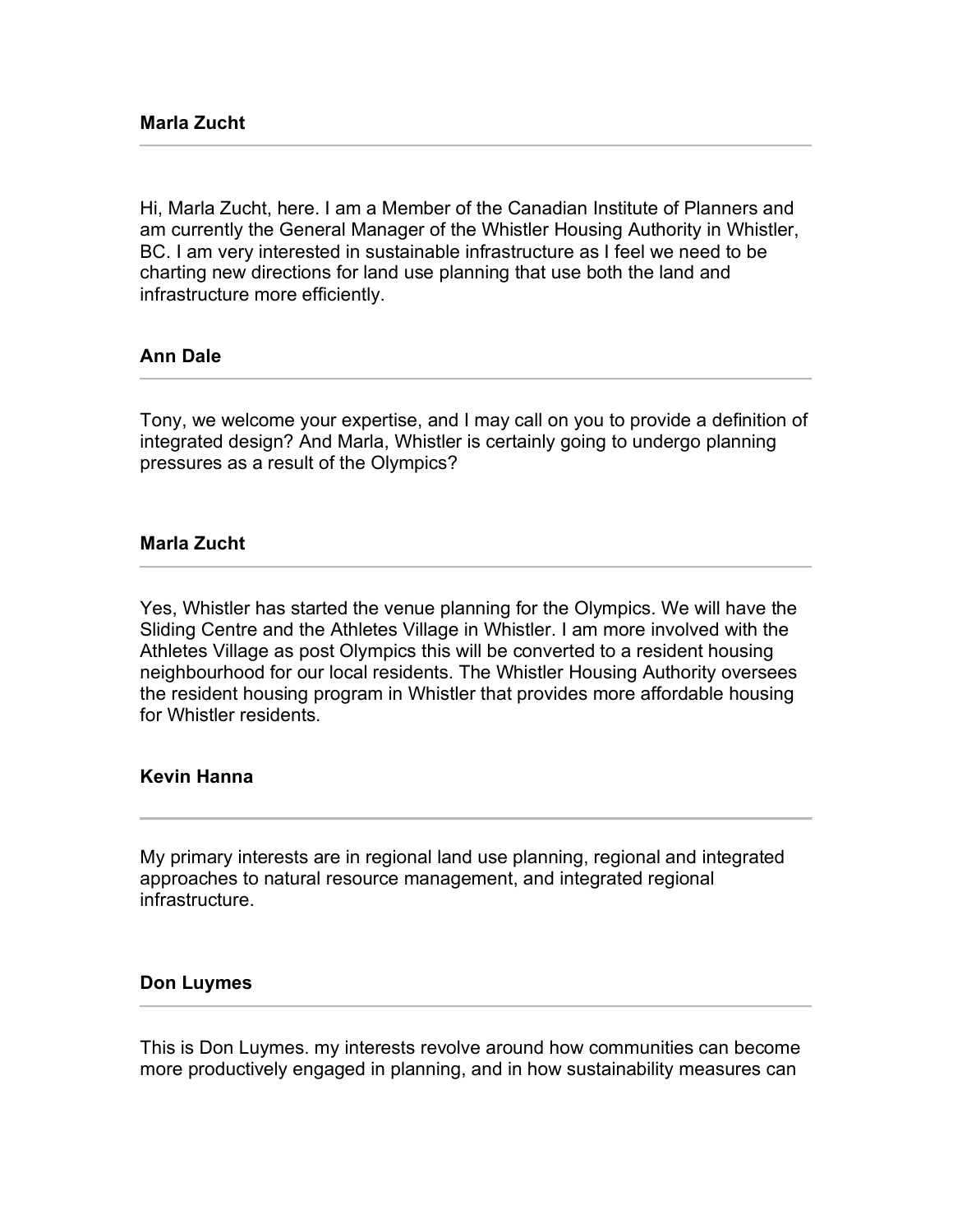influence decision-making and the politics around planning.

# **Chris Ling**

Hi, I am Chris Ling a member of Ann's research team with a background in landscape planning - primarily in England but developing recent experience of the different and similar challenges found in Canada.

My particular interests are in the urban fringe and the role of landscape ecological concepts in planning applications.

# **Ann Dale**

Welcome, Kevin, what do you mean by integrated regional infrastructure, if you don't mind my asking? And welcome, Don, engagement of communities in such an information glut is certainly challenging?

# **Kevin Hanna**

Integrated infrastructure, provided on a regional basis, could include physical and social/economic services delivered based on regional needs, geography and other shared attributes. For example, a regional rural transportation system would connect the anchor communities within a region to outlying rural areas. Regional water or energy systems would provide primary services on a regional basis, and not just municipal. The foundation for such systems already exists in BC Regional Districts and their provision of some waste management services, or the broad scale public transportation system see in the Capital Regional District

### **Don Luymes**

Engaging citizens in a proactive and productive way is hugely challenging! It sometimes seems as though many people will only "tune in" to land planning issues that directly impact their personal space/property. As a result, many people enter into the land planning dialogue from a position of defensiveness and confrontation. More abstract concepts of sustainable development, community need, liveability etc. are not as immediate and therefore not as compelling for many people.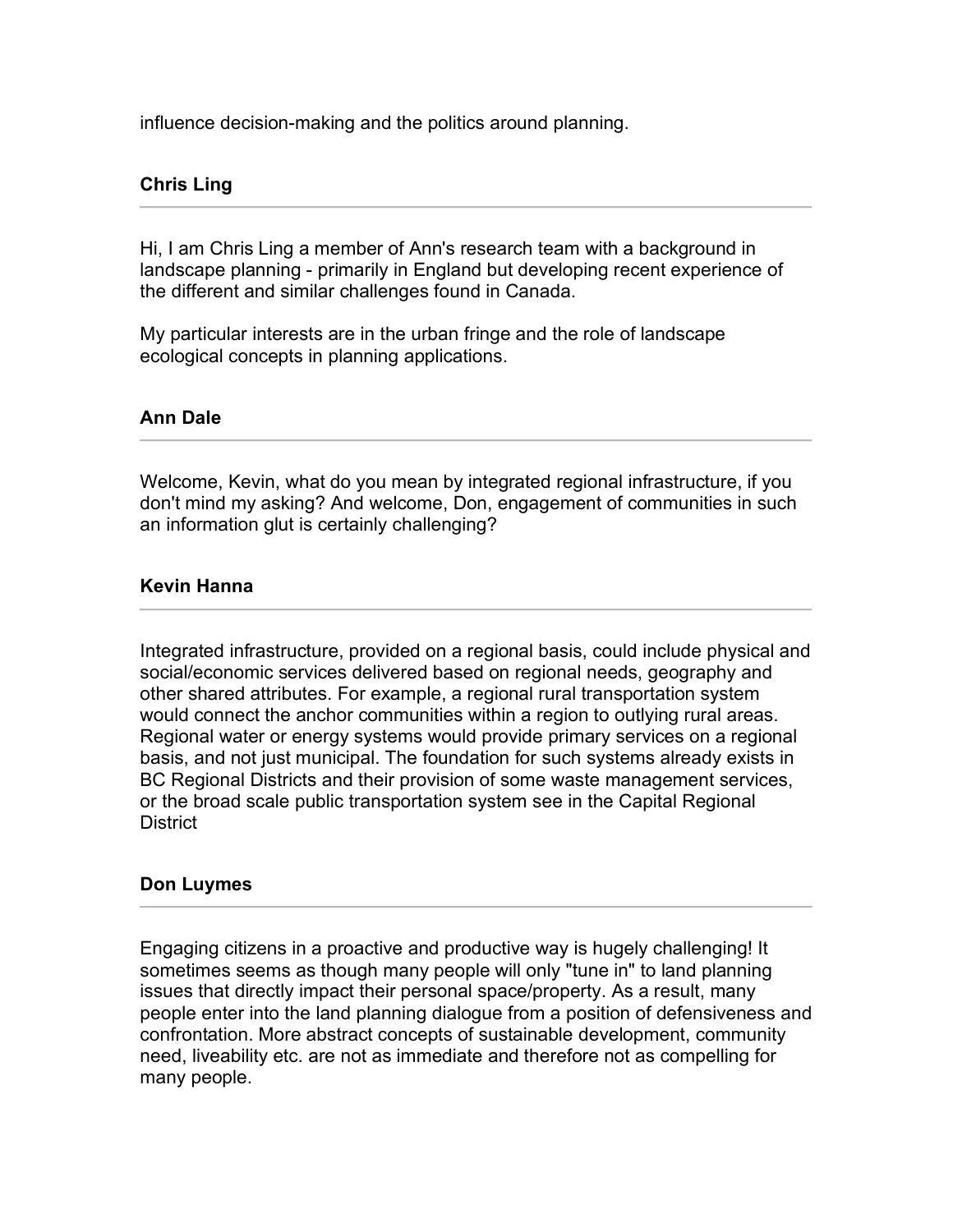## **Marilyn Hamilton**

Good afternoon, my name is Marilyn Hamilton and I am the Moderator of the E-Audience. I have an interest in Land Use Planning because it seems to underlie every other topic we have covered in the e-dialogues. We have discovered that size and use of land affects energy, transportation, waste management. As such it must be a major factor in any integration that we bring to these discussions on infrastructure for sustainable communities. I also believe that land use planning is a term from an older worldview that pre-dates the engagement with sustainability. I think it needs to be completely re-defined within an understanding of environmental carrying capacity.

I will be a conduit between this E-Panel and the E-Audience, bringing in their questions when Ann asks.

## **Ann Dale**

Welcome Marilyn and Chris, Chris, what do you mean by urban fringe?

### **Chris Ling**

As I understand it the 'Urban Fringe' is that part of a city-region which is where most growth tends to occur and is often neglected by policy by being neither truly urban or truly rural - because it tends to be neglected development in it is often poorly controlled or planned.

### **Ann Dale**

Could you elaborate on this more, Marilyn, about the older worldview?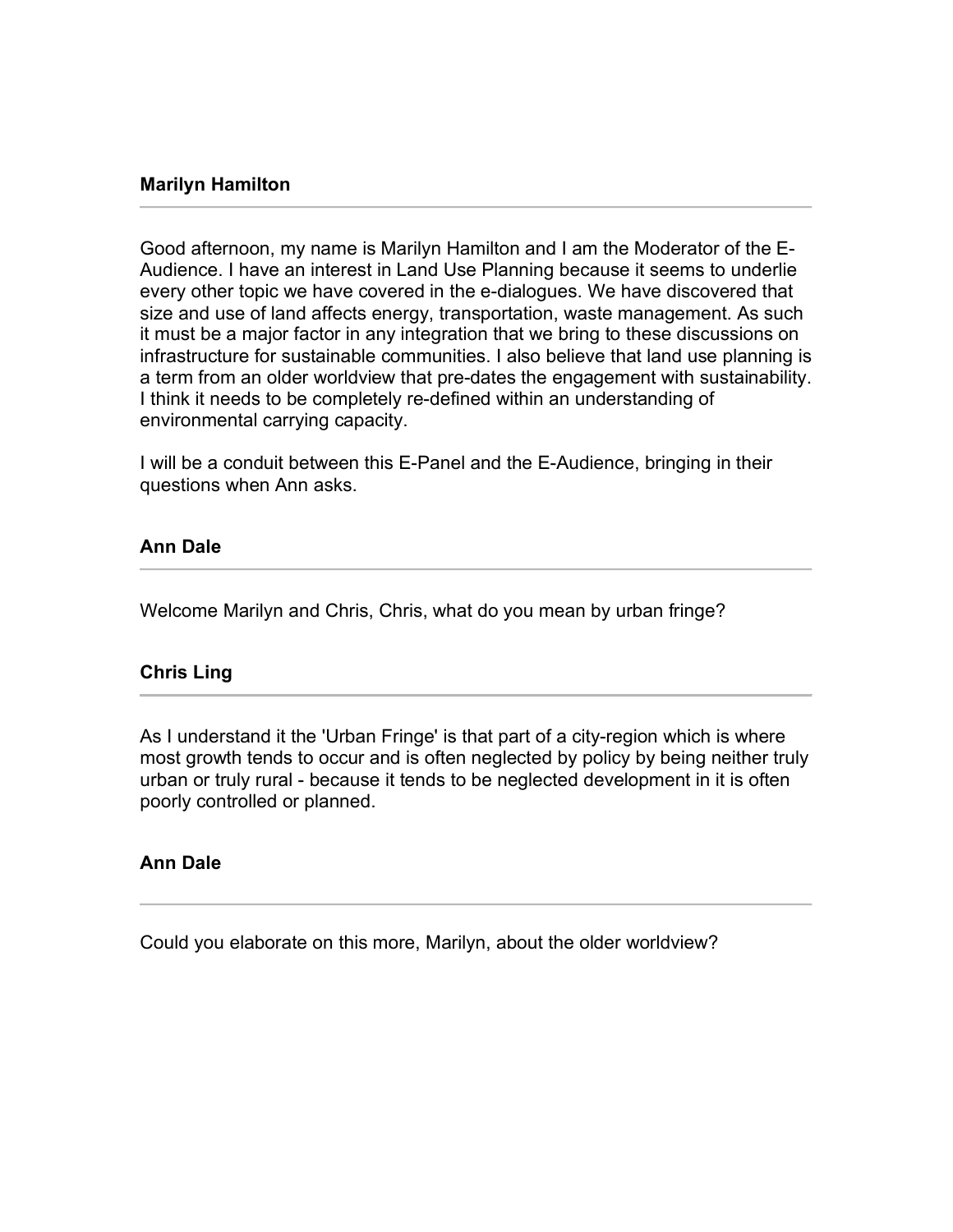Land Use Planning implies to me a rather mechanistic, divide up the pie approach, that doesn't take into consideration the climatic-geological-biological realities that we need to consider in living human systems at the urban scale. That framing is much more included in the sustainability discourse (though not completely). So practitioners need to be able to see these perspectives as valid while they do their work.

# **Kevin Hanna**

I think the conceptual thinking about LUP has become quite complex over the last decade, especially with the new interest in deliberative and communicative planning, and the integration of equity principles and environmental imperative into planning process and outcomes. Of course that said, the theory is not always mirrored in the results, and we still have many examples of where planning practice has yet to catch up with the scholarly thinking or 'new ideas.' But... there have been great improvements in LUP in recent years. As for mechanistic, yes, but that is still needed, after all we are making decisions about the use of physical space.

# **Ann Dale**

Unfortunately, both Carlo Bonannie from the Toronto Economic Development Corporation and Bill McAlpine, the mayor of Okotoks cannot join us today, due to urgent commitments, both have asked if they can append their answers to our dialogue post-conversation, and I have replied yes, so stay tuned to the archives for those of you who are interested.

Marilyn and Kevin, it seems to me you are arguing for a systems approach? And Don, are we not doomed if we only respond to immediate interest and/or crises? Perhaps you can thread these ideas into our first question of our conversation?

Our first question, today, is can each of you give me 1 to 2 examples of leadingedge land-use plans, either in your own community, or across the country and describe why you think they are innovative?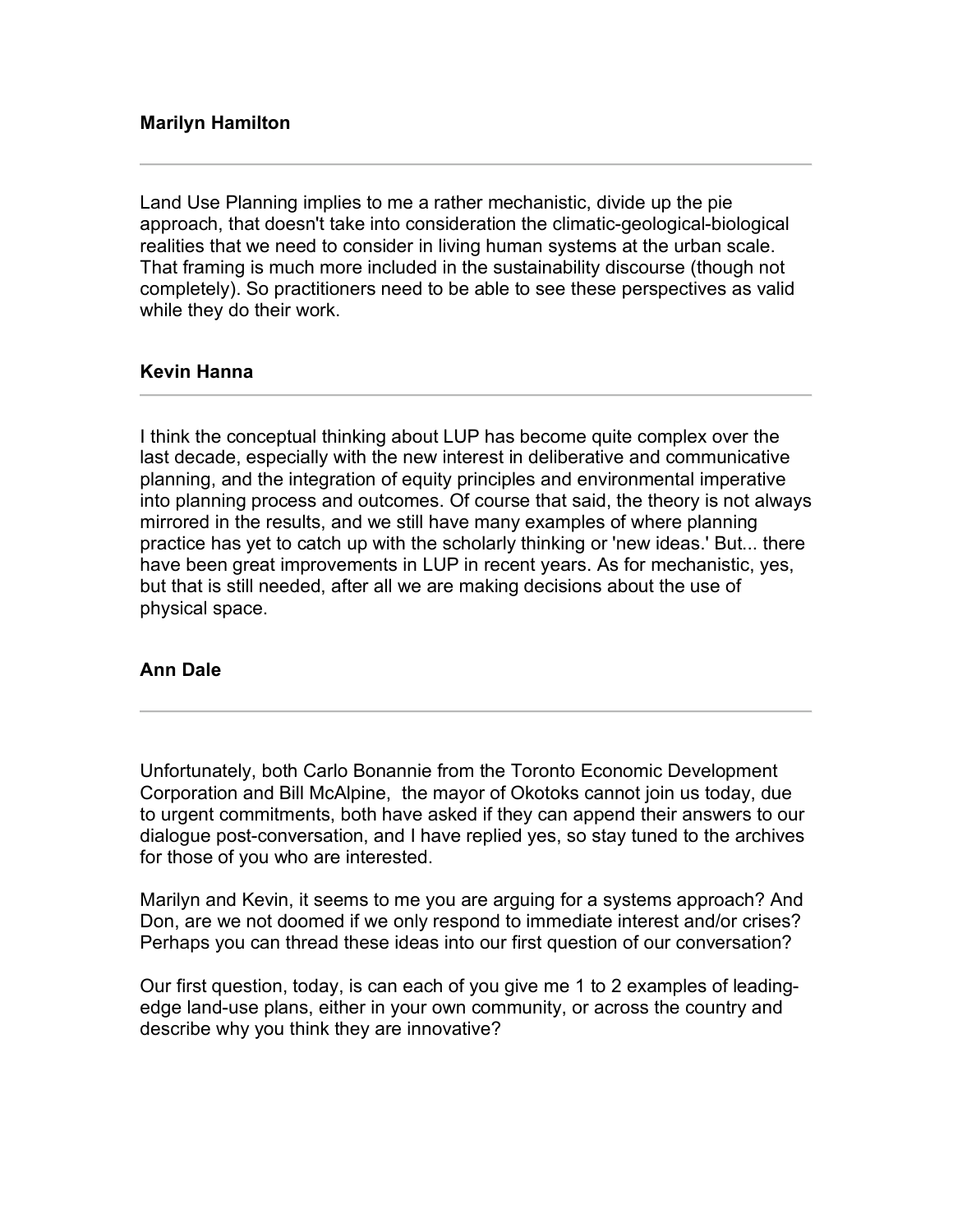# **Tony Boydell**

Ann, as you know I am not a land use planner per se and have some difficulty in coming up with examples. However, I would like to comment on Don's point as well as I think this raises the whole challenge of how to create in the public a sense of identity and belonging to a place such that they are willing to engage in many different issues.

## **Ann Dale**

Kevin, can you define what you mean by deliberative and communicative planning, and do you have any papers on this concept? Tony, please do comment on Don's points.

## **Kevin Hanna**

Both are complex ideas, Patsy Healey, Judith Innes, and John Forester are often associated with Communicative/deliberative planning thought, they have each published extensively. Here is a quick quote that helps distil some basic ideas. Issues language, power, equity and consensus are important. Communicative and deliberative emphasises process rather than physical outcome.

"Communicative planning initiatives are being increasingly implemented across both the North and South of the globe. Influenced by Habermas' theory of communicative rationality, this form of planning concentrates upon consensus building between different signified interest groups."

(Pugh, J. 2005. Transactions of the Institute of British Geographers, Volume 30, Number 3)

### **Ann Dale**

Isn't a systems approach, then, a good strategy against short term gain against long-term pain? I had not thought of this before, and if somehow or other, plans became more dynamic with continual community buy-in and engagement, somehow or other, Don?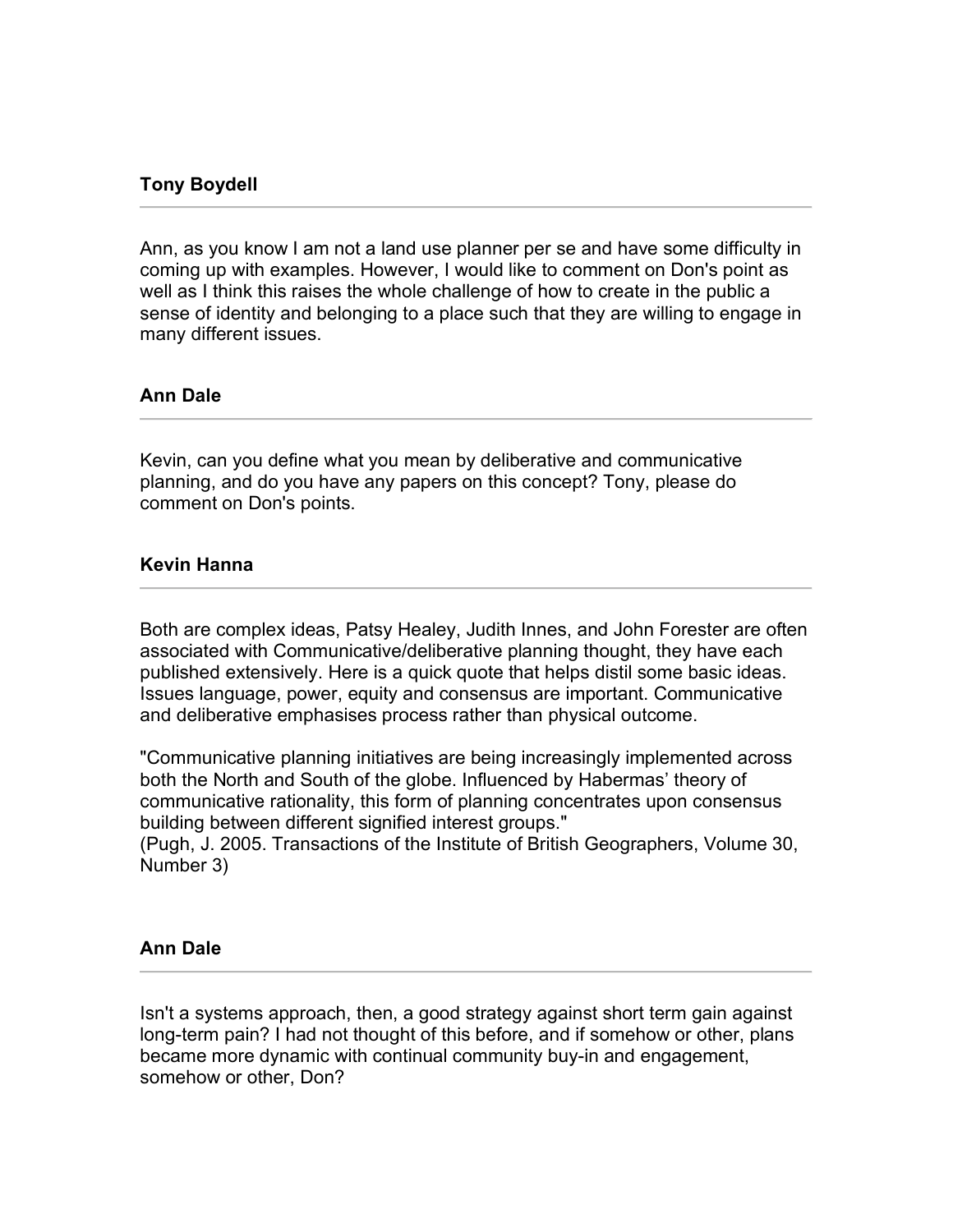## **Kevin Hanna**

A systems approach, sure, why not. Ann if we actually plan (strategically), we will encounter few crises, and there are few immediate interests--since these are anticipated at a strategic level. But then we rarely plan, as one former student who went on to work for a planning authority told me, "I don't plan. I approve developments."

## **Chris Ling**

The approach taken by Calgary is interesting. There are a number of time horizons of vision, a what do we want to see in 100 years, what are the 30 year interim goals. The on the ground development is then led by bidding on the budget based on triple bottom line accounting and 'checked' against the goals in the visioning plans http://www.imaginecalgary.ca/

### **Marla Zucht**

Whistler has recently completed its Comprehensive Sustainability Plan, titled Whistler 2020, which is the community's shared vision and strategies for continued success to the year 2020 and in achieving a more sustainable future. It is comprehensive in covering areas such as the built environment, resident housing, transportation, etc. Check out www.whistler2020.ca for more information. Whistler also has a very progressive affordable housing strategy to enable 75% of Whistler's workforce to reside within the municipal boundaries, hence living close to their place of employment. View www.whistlerhousing.ca for more information.

Marilyn Hamilton

As a community-wide systems approach I would use the process that Don Luymes used to develop Abbotsford's Official Community Plan in 2007 -- perhaps he can tell us more how he engaged citizens, staff, developers, culture and the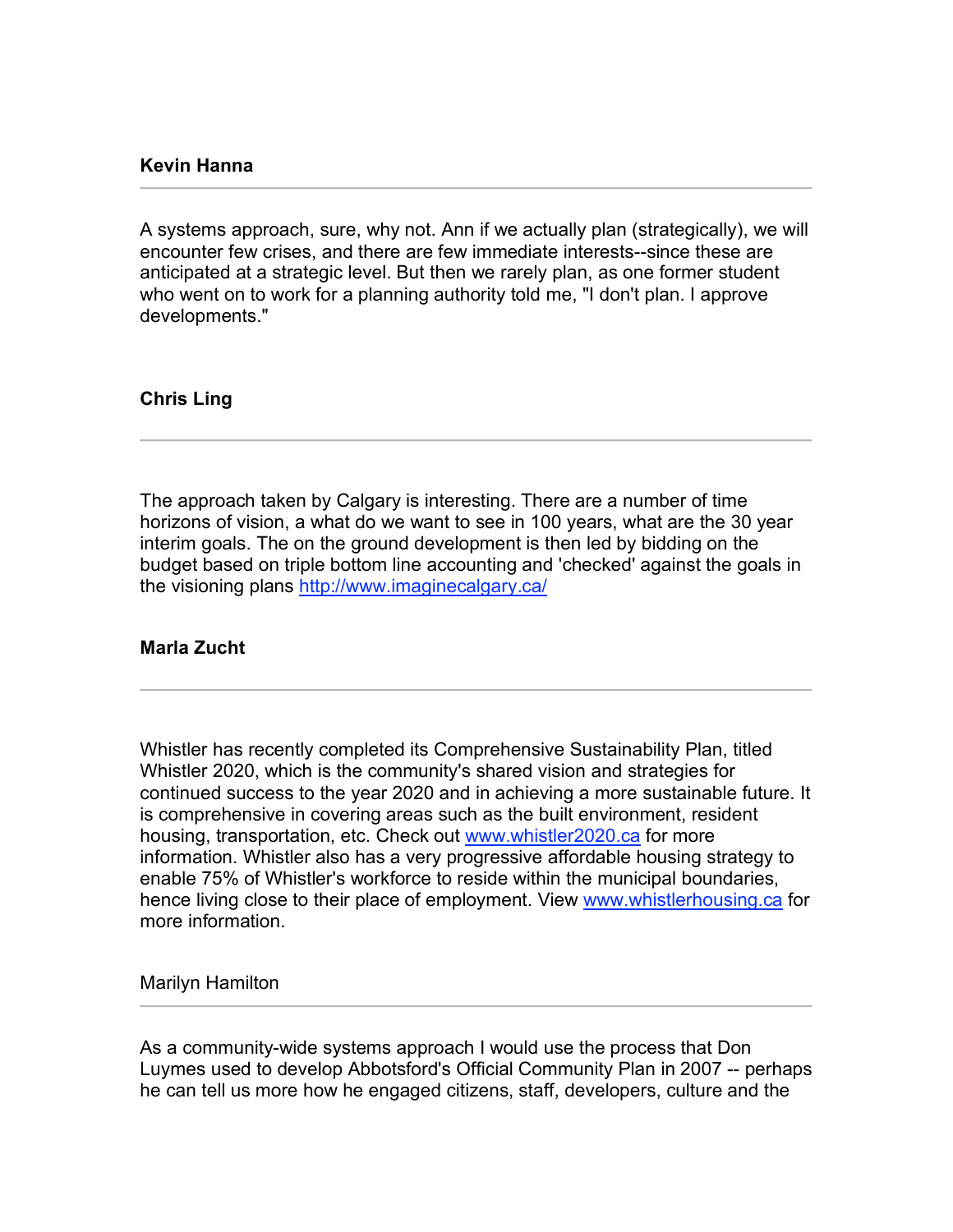social aspects of community.

# **Don Luymes**

Two planning processes from the Vancouver area are interesting to me, and they could hardly be more different. The first is the Greater Vancouver Regional Districts's (GVRD's) Liveable Region Strategic Plan. I like the simplicity of the plan - laying out four key driving strategies which are very powerful and very direct. The LRSP is under some threat now, due to Provincial policy initiatives, but as a working regional plan, it has had remarkable staying power and clarity, 10 years or so after it was adopted.

The second plan is the CityPlan process in the City of Vancouver -- an immense and somewhat sprawling exercise of citizen engagement, with dozens of "circles" producing everything from visionary manifestos to modest suggestions for interventions. The process was not intended to result in "a master plan" (the City is exempt from the requirement that every other local government in BC has - to develop an Official Community Plan), but the CityPlan process has informed the style and direction of a plethora of urban initiatives that have made Vancouver such an interesting place.

# **Tony Boydell**

Don, I agree, particularly with the Liveable Region Strategy although I think it took a huge amount of data gathering to begin to put the pieces together!

# **Chris Ling**

I think the problem with integrating a systems approach to planning is that the city system is vastly larger than the jurisdiction of most (all) city planning authorities. I would suggest this is particularly acute in Victoria and Vancouver in BC where components of the city-region are actually competing rather than working together as part of an integrated system.

# **Don Luymes**

Point taken, Chris, but sometimes competition between jurisdictions can be an enriching thing. For example, in the Lower Mainland, best practices in everything from affordable housing delivery to green building or low-impact development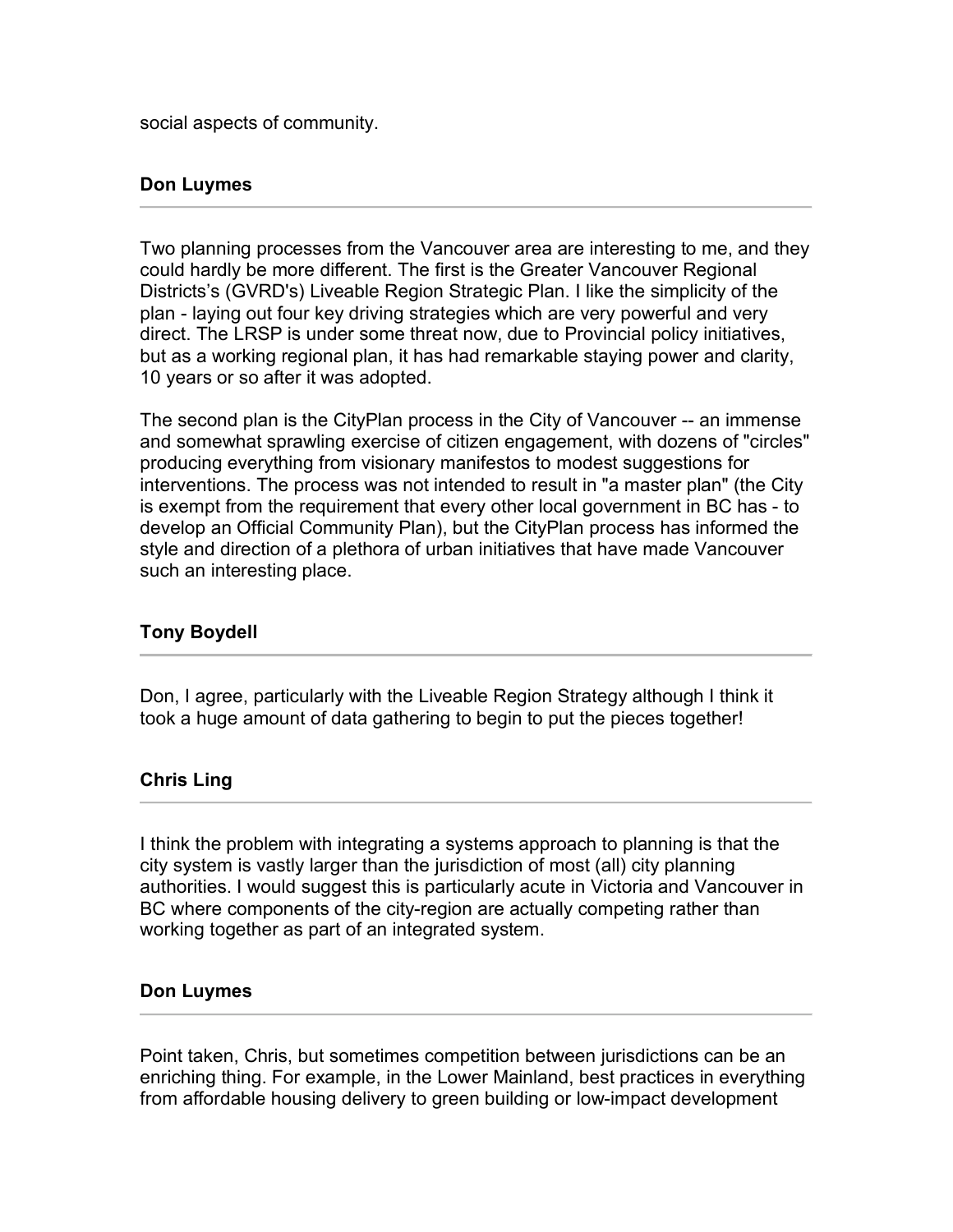initiatives are widely shared, and local governments are spurred on somewhat to "outdo" their neighbours. In some ways (but not all ways) I prefer this messier approach to that of Calgary's which has produced an urban region that is organized and "systematic", but hardly innovative or dense.

# **Chris Ling**

I think the problem is that Greater Vancouver is neither not particularly innovative or dense either, I would suggest what density exists is more a factor of geography (ie space is much more limited and expensive than in Calgary therefore market forces take care of the density) and the innovation is very patchy - concentrated in the downtown and other spots in the region - rather than helping the region as a whole.

# **Tony Boydell**

Then perhaps the systems approach will only "work" if it is a subset of a larger systems approach that provides a first order framework for decision making.

Following on from my last comment, I thought the Community Charter in BC was heading in this direction but I somehow don't think it has!

# **Ann Dale**

Tony, this seems interesting, can you elaborate further on what kind of instrument this is and how is it being implemented?

# **Tony Boydell**

Well, the purpose of the Act was as follows:

Purposes of Act

3 The purposes of this Act are to provide municipalities and their councils with

(a) a legal framework for the powers, duties and functions that are necessary to fulfill their purposes,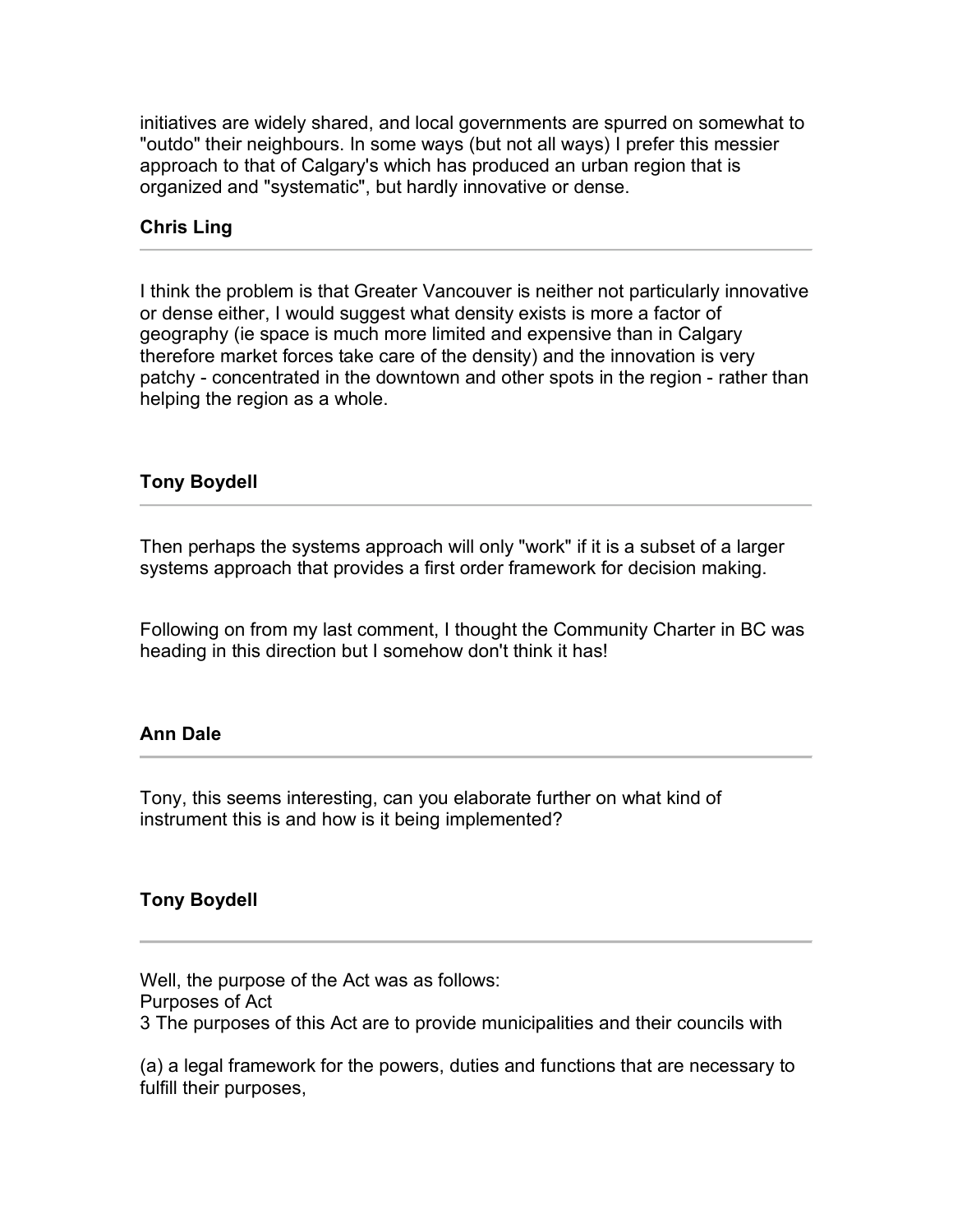(b) the authority and discretion to address existing and future community needs, and

(c) the flexibility to determine the public interest of their communities and to respond to the different needs and changing circumstances of their communities.

In reality, I don't believe it resulted in local government being able to exercise any more powers that they had before, particularly since no additional resources were in the offing! I would be interested in comments from local government, however.

# **Kevin Hanna**

Ah yes, new powers (maybe) and certainly new responsibilities, but no resourcing, and no power to generate revenues, sounds like the approach to downloading seen here in Ontario, stage managed by some of the folks now holding fed cabinet posts. But I'm being a bit cynical.

# **Tony Boydell**

Kevin, In your systems approach to LUP have you looked at, or used, strategic environmental assessment as a tool?

### **Kevin Hanna**

An interesting question. Strategic assessment is, in my view perhaps the most difficult IA form, and while it makes conceptual or intuitive sense, it is tough to apply in practice. It could be helpful, but I think that a systems approach might lean more toward the use of cumulative IA, which should contain strategic elements.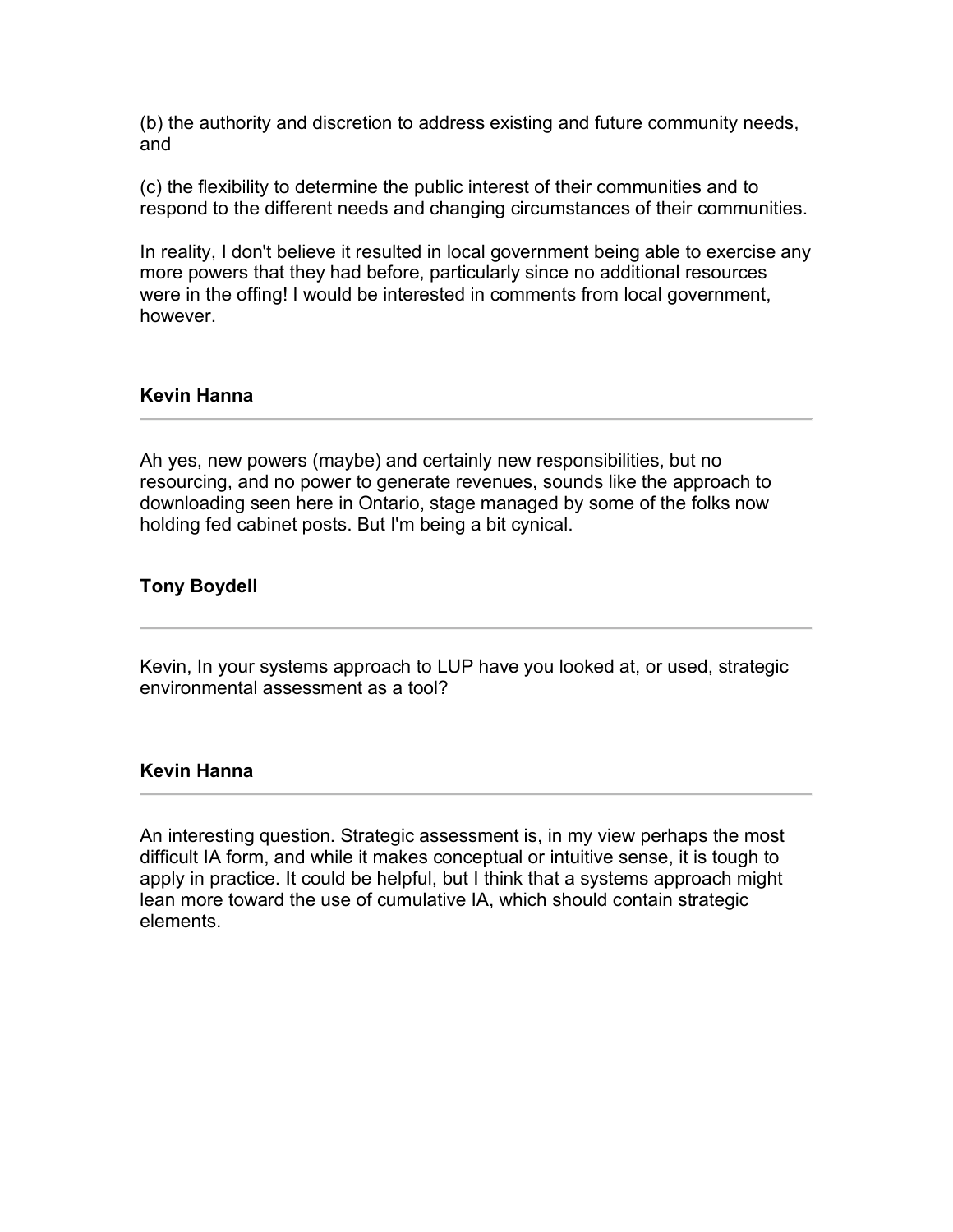Hmm, interesting ideas, longer-term vision or planning horizons, systems approach as a subset of a larger system, deliberative and communicative planning processes that aim to enlarge inclusivity in a community, lead into our second question, what are the barriers, in your opinion, to the implementation of integrated land-use plans?

# **Ann Dale**

Chris, you raise a critical point that Vancouver is geographically bounded by the mountains, and thus, do we only plan wisely when we are forced to by geographical boundaries or limits? What do you geographers think?

# **Chris Ling**

I think it is more a question of the limits being limits - I think they exert almost more influence (certainly faster reacted to) on the market than on the planners. If you simply can't build on mountains and ocean you have to build elsewhere, and smaller.

# **Tony Boydell**

The other "culprit" of course is transportation planning (or lack of it) with all the unintended consequences being visited upon land use. I was just chatting to my colleague Walter Kulash about this and he is sending me some interesting stuff he has done recently on this.

# **Ann Dale**

We would appreciate if you would share this later. Does transportation planning dictate land-use patterns, but perhaps that is another whole conversation? Maybe this is part of integrated planning?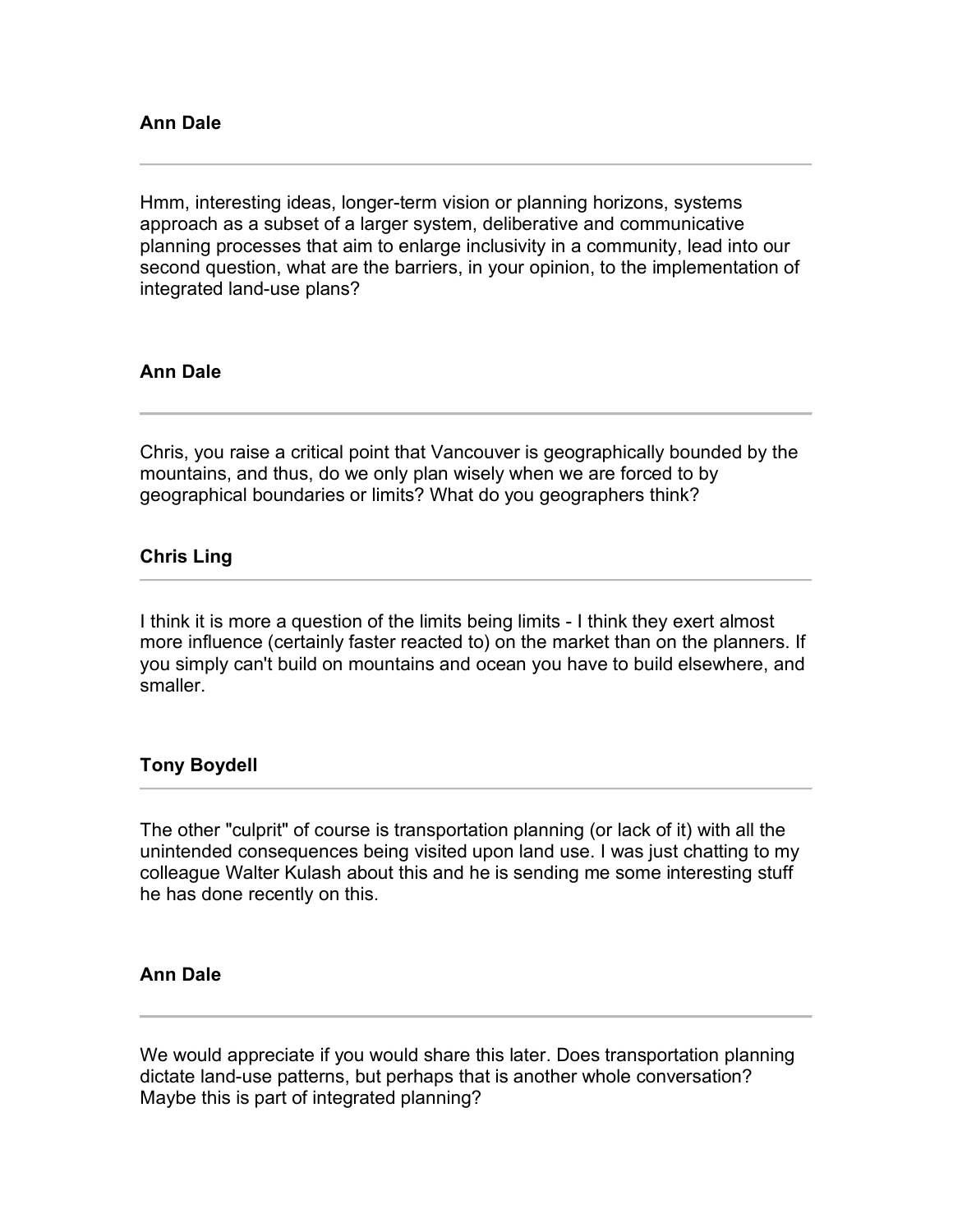Tony's last comment leads nicely into our third question of the day, what are the solutions to overcoming or going around the barriers to the implementation of integrated land-use plans, and an additional question from our audience, does anyone have examples of where the regulatory framework is a barrier? Lack of municipal authority as indicated in the Community Charter, where should the power and authority lie?

# **Don Luymes**

Ann, with tongue somewhat in cheek, I'd say that one thing that frustrates a truly integrative planning model is human nature itself. It may be impossible in a democracy to achieve complete consensus on a "right way" of living in the landscape and living in community.

I am much more interested in an "alternating-current" kind of planning that oscillates between casting a general framework, crafting micro-scale policy and design interventions within that framework, while constantly measuring incremental progress.

# **Tony Boydell**

Ann, I am not convinced that the regulatory framework is the real culprit but rather the nature of the governance structure. I remember discussing this same issue in 1991 with many people from local government in BC and the overwhelming conclusion was that we needed a new form of governance. It had really to do with the forms of taxation were available to local government and how, without substantial changes to the size of the pie slice, nothing would ever happen!

### **Kevin Hanna**

The Ontario experience had interesting implications for regional governance, infrastructure and services. It can be simply distilled into...

1. download provincial responsibilities to local government

2. give some transitional monies, but not enough to cover the real costs, they didn't even allocate enough to cover Toronto's transition costs.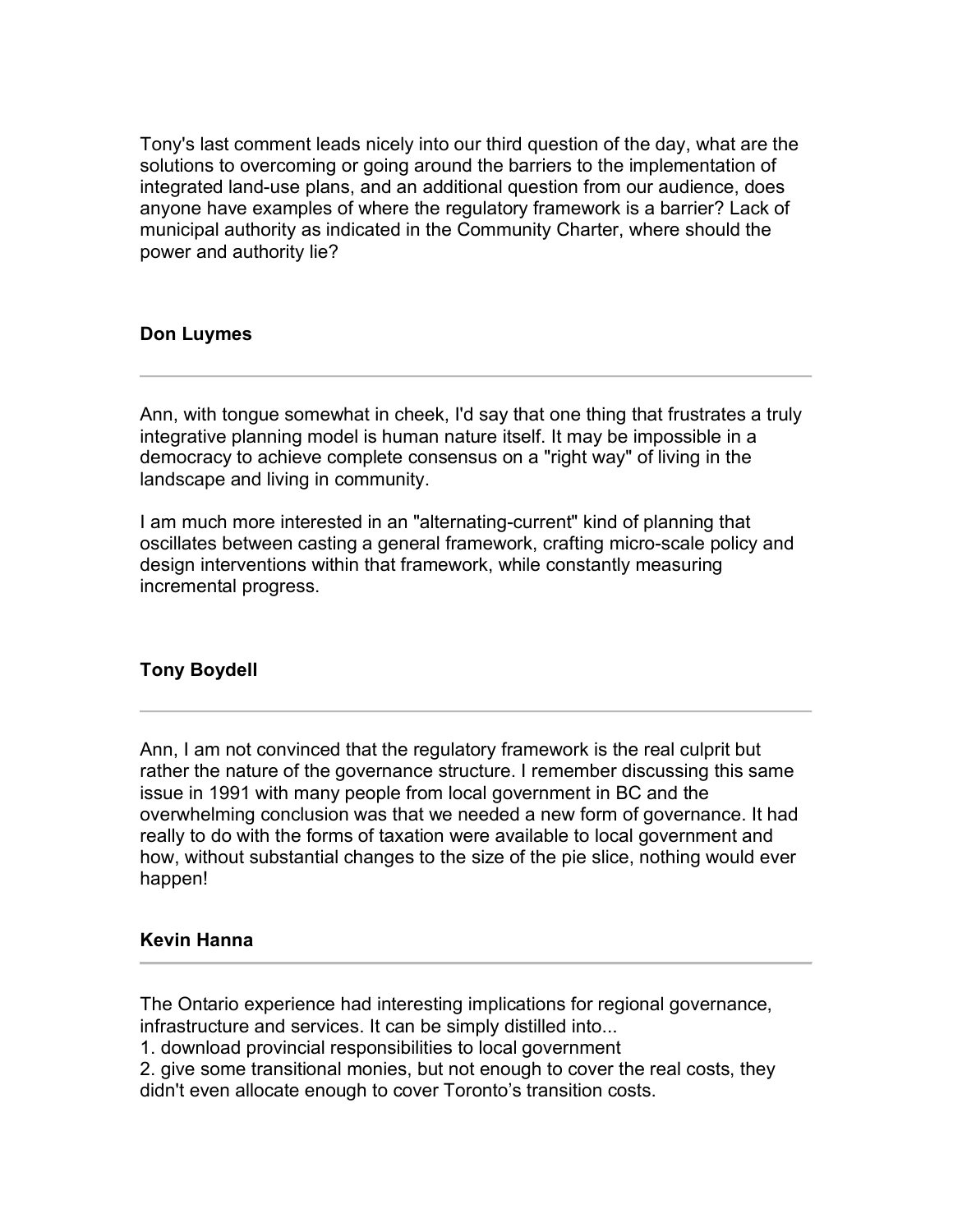3. tell local governments they have to deliver these new responsibilities, not cut them.

4. don't allow them to raise taxes or develop new taxes, tell them to 'realize new efficiencies'

- 5. sit back and watch the municipal infrastructure system unravel
- 6. act surprised when it doesn't work.
- 7. step in restore partial funding and hope for the best.

The lesson for integration was simply that in the absence of a strong provincial presence, and a stable funding for regional and municipal system, the exiting mechanisms broke down and we are now playing a game of catch-up. It is very expensive to restore large scale systems once you have allowed them to deteriorate. There has to be a role for the state in regional infrastructure and land use planning, to set a stable foundation, and to invest in basic services.

## **Marla Zucht**

I firmly believe you have to have the political will to want to see change implemented. Without progressive leadership, the status quo will inevitably remain entrenched. We are fortunate in Whistler to have a very progressive Mayor and Council who do push for innovation and expect new innovative ideas to come from staff. Green Buildings is one example where our Council continues to send development proposals back to staff that do not include examples of green building infrastructure.

### **Don Luymes**

Actually, in the Lower Mainland, it is the Agricultural Land Reserve, more than the wider geographical constraint of mountains and water that have set the constraints. If you take out the ALR from the land base of the Lower Mainland, the density of the urban areas is higher than most (possibly all, with the exception of San Francisco) Western NA cities. Suburban centres as diverse as Richmond, Coquitlam, New West, Metrotown, even Maple Ridge and Abbotsford are relatively densely developed, compared with comparable parts of other urban regions. This is a consequence of a far-sighted Provincial decree in 1973, and not something any local government can claim credit for. My point is that the basic constraint on urban land supply is legislative, not geographic (yet).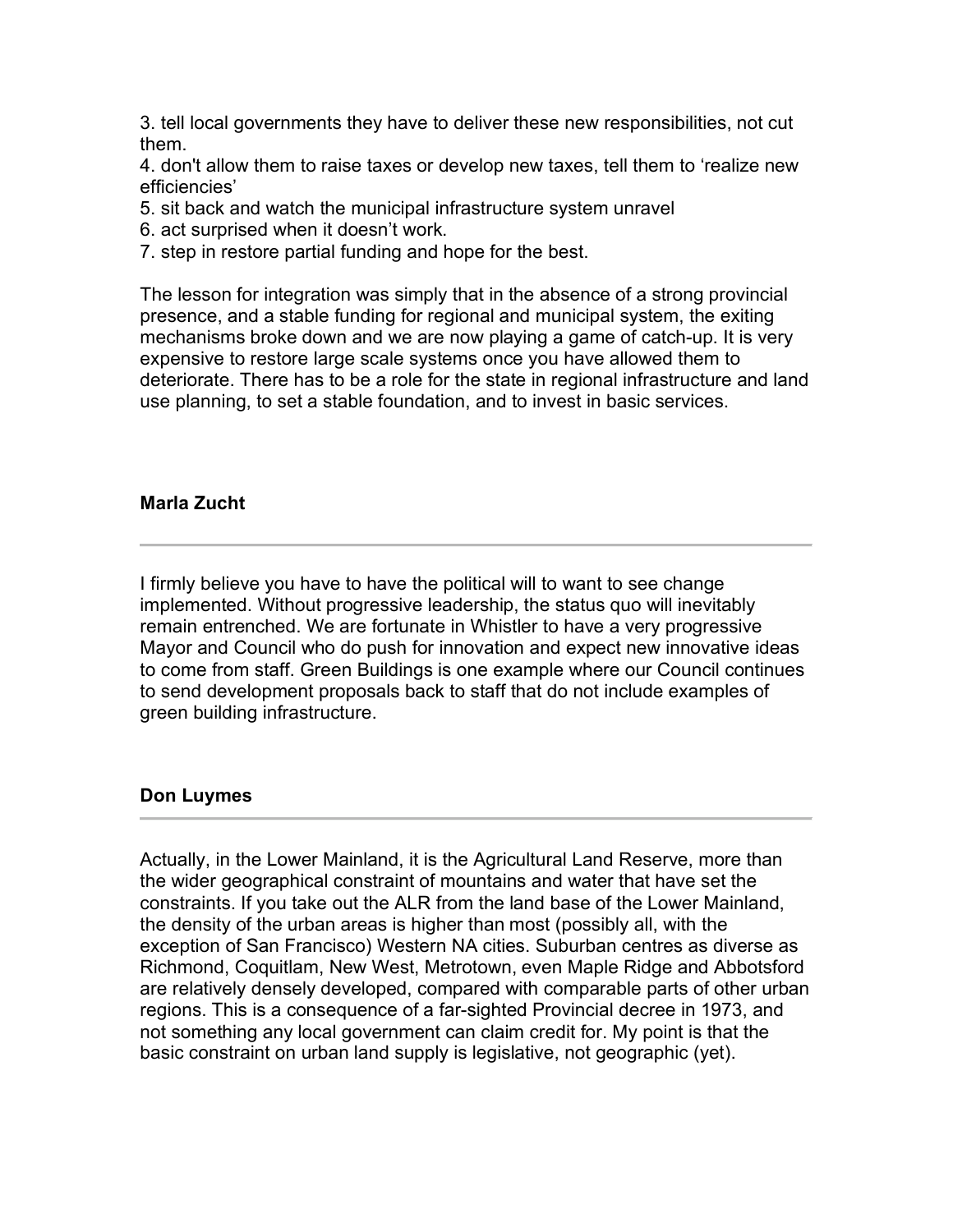This is a very astute comment, the ALR has had a very discernable, though difficult to measure, impact on Lower Mainland planning and urban form, along with topography it has very much helped create the current build landscape.

## **Ann Dale**

Accountability against plans through measuring, key point raised in previous dialogues, I like the idea of alternating-current, introducing dynamic living system dimensions, life is not static, nor is sustainable development an end goal, but a constantly evolving process, but the issue of accountability against plans, to me, is key, and who is accountable? It seems to me that in many smaller communities, with which I am more familiar, councils are elected that swing between pro-development and then anti-development, and the forces of evil do what they want anyway with patchwork and uneven unsustainable development, maybe Kevin's cynicism has rubbed off on me!

### **Kevin Hanna**

Local governments can indeed experience some interesting shifts, which is why a good macro governance framework (e.g., provincial municipals act or similar) is needed to create the setting within which communities can plan for local conditions, but cannot 'run amok.' It calls for a balance between local needs/autonomy and a sense of greater good, regional connectivity and provincial/macro standards.

### **Tony Boydell**

Well, it certainly can be, depending on the scale of the enterprise. In BC we used to say that real land use planning was only done by the Ministry of Transportation & Highways!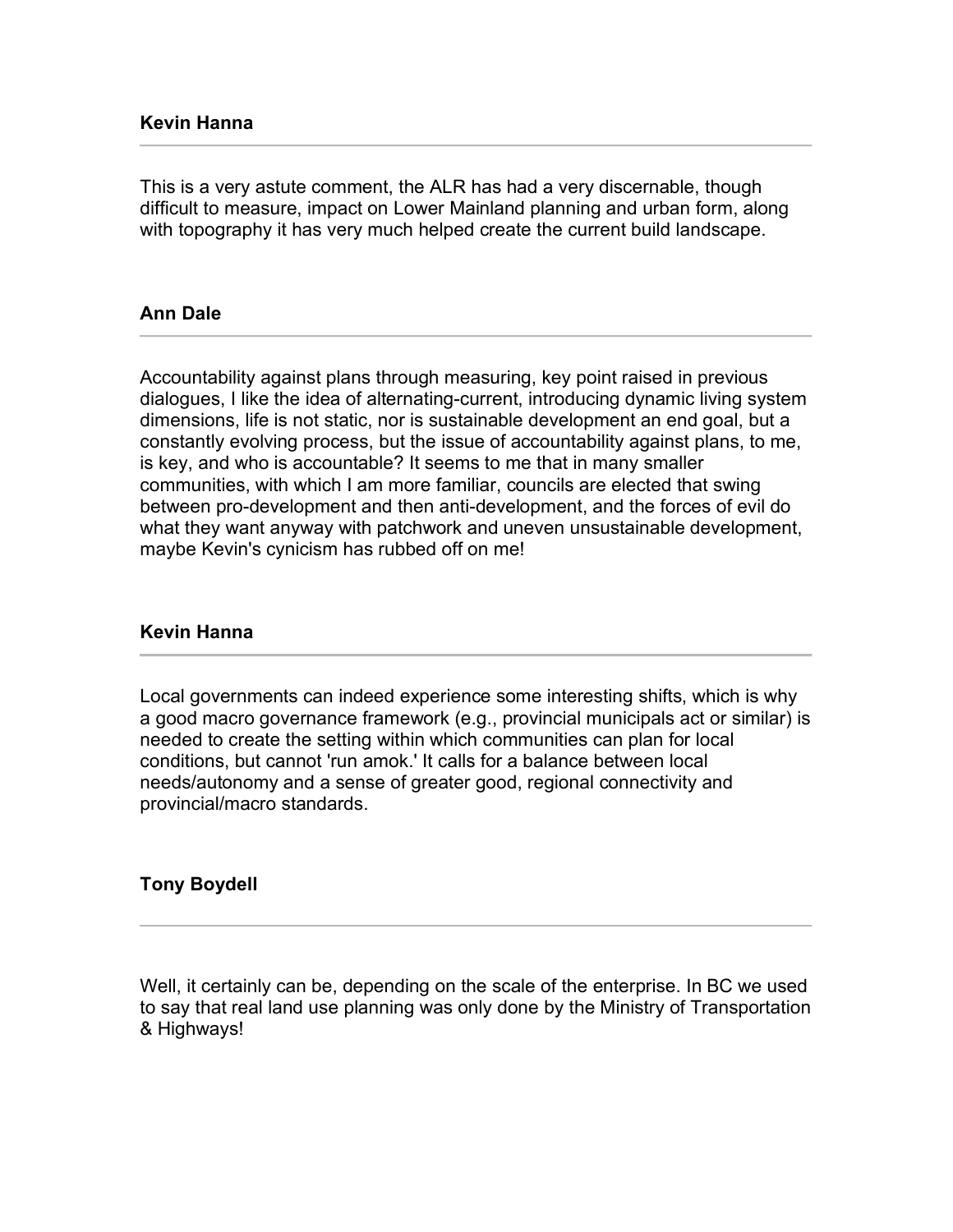Indeed, the same has been said about MTO here.

## **Marilyn Hamilton**

And I can't resist observing that the original Agricultural Land Reserve legislation WAS based on geography -- farmable geography :-)

#### **Kevin Hanna**

The ALR is sometimes inaccurate, there are many rock piles well preserved within its confines (and the Commission will fight tooth and nail to keep them within the ALR), as there are many important farmable areas. It was coarsely drawn by present standards, subject to gerrymandering, and it is all that is left of a comprehensive set of agricultural polices (some of which were meant to offset its 'takings qualities'). At present the ALR is growth control by proxy (my copyright on that comment). I also know a senior planner who told me "the ALR doesn't stop development, it just makes it a more interesting game" I'm not quite so jaundiced about the reserve though.

### **Chris Ling**

How much has the ALR around Vancouver contributed to growth of cities along the Fraser Valley and increased commuting?

### **Kevin Hanna**

It cannot really be quantified (since we do not really know what would have happened if the ALR did note exits, I guess we could try to model it). I suspect, but we can say that the ALR has forced growth into areas that would not have been the first choice of developed had the reserve not existed, so yea it has contributed to the growth of FV communities, but it has also contributed to their contemporary form.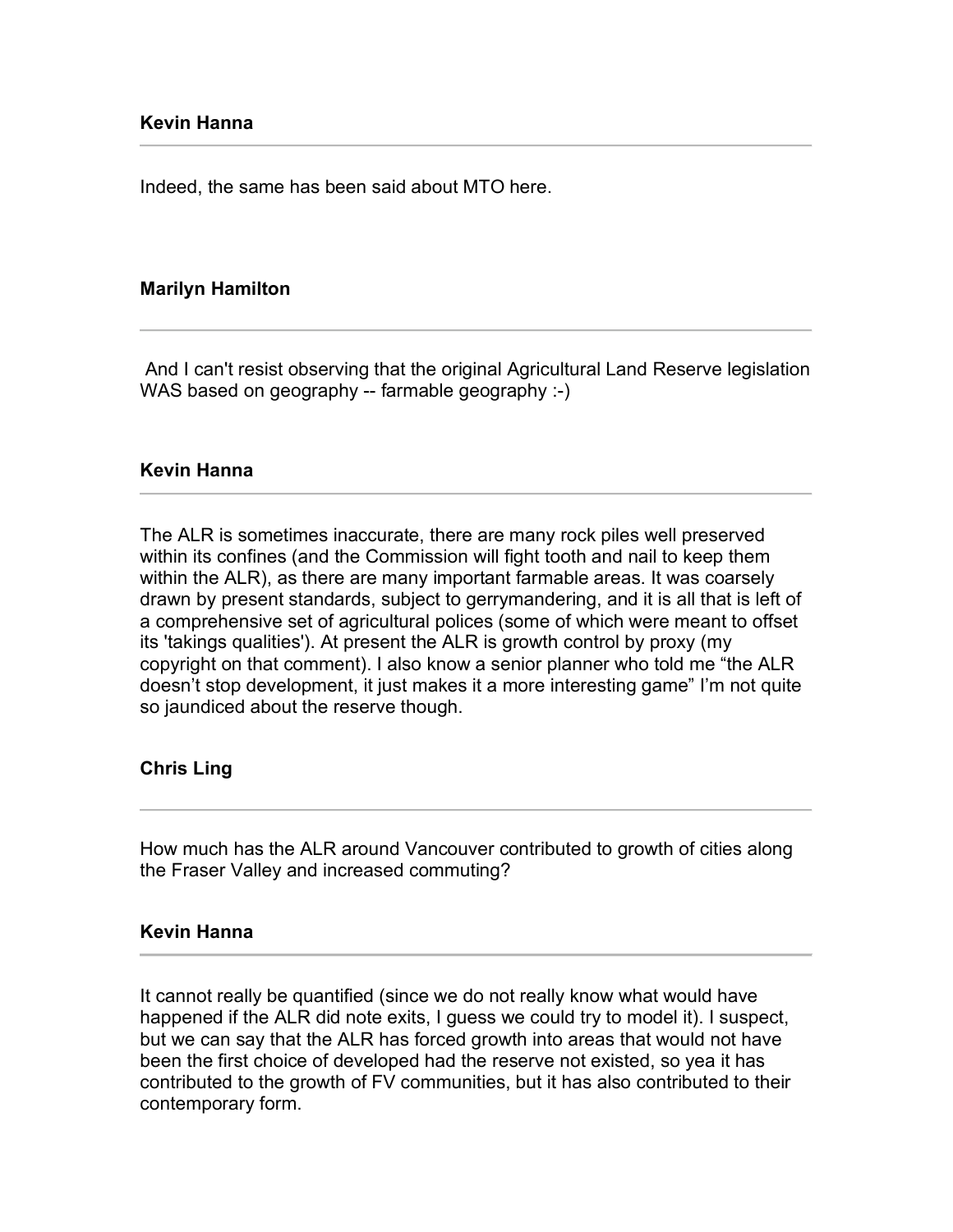## **Don Luymes**

The ALR is an example of "being saved from ourselves." The temptation is to always convert "cheap land" to "higher and better uses" to quote the old planning chestnut. Local governments are as guilty of this as any developer. The fact of the ALR makes it tougher to do this, and forces both developers and planning policies to look for density innovations. In Abbotsford, for example, 75% of our city is in the ALR, and our population has been growing at a rate of 2% per year for a long time. So, we are "forced" to grow more densely, to liberalize secondary suite policies (permitted in all detached residential zones outright), to include townhouses in all residential designations in our OCP, etc. As a result, we have "low density" neighbourhoods with 77 persons per hectare (which causes its own set of issues . . . )

## **Ann Dale**

Again, and again, governance raises its thorny head, we have a system essentially predicated on the 1867 BNA, with many attempts to re-negotiate federal/provincial relationships, never mind municipal, and now the rise of the city-state. Marilyn raises a key point, place-based relationships, perhaps our current political boundaries no longer reflect modern day reality, however, I do not want ot deprive the audience of their time, could we move on to our next question?

What do you think are the critical elements that should be in an integrated community sustainability plan (tied to gas tax rebates, an enlightened requirement by the Federal Government I believe), or an integrated land-use plan, or are they essentially the same thing, regardless, what are the minimum, and if we have time, optimal elements?

# **Tony Boydell**

Not the same thing in my view! Being somewhat of a new urbanist, I believe that integration must extend well beyond the physical "functionalities" to include both the socio-cultural dimensions of community design as well as the socio-economic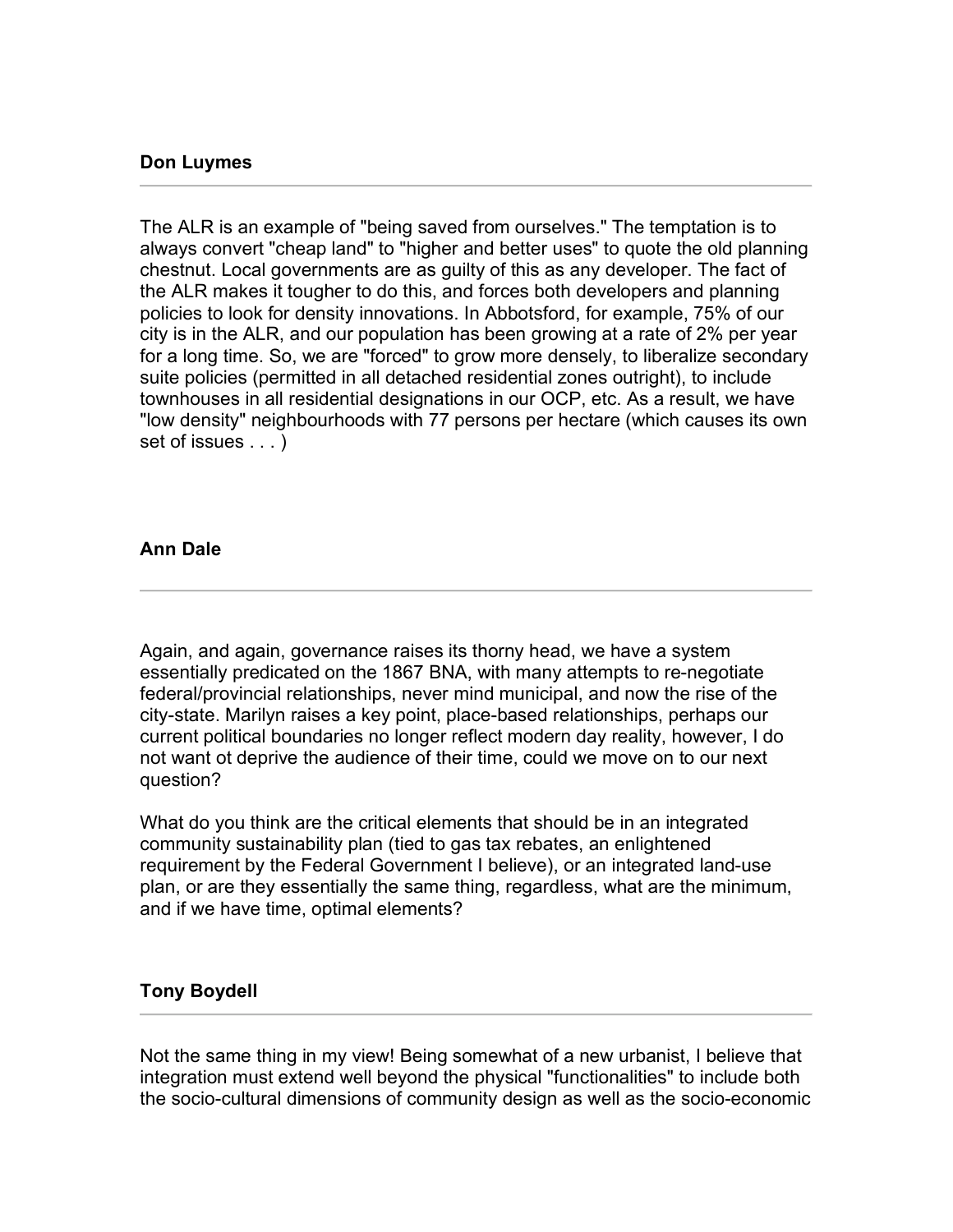elements.

## **Chris Ling**

A place for nature and a place for food production (even better those two integrated with the place for people). A recognition that development / redevelopment does not take place on a blank canvass but somewhere with a cultural and ecological legacy and function.

### **Ann Dale**

Chris, can you put this in more concrete terms (pardon the pun) for a plan, what would be the headings? Should a plan describe existing place and space characteristics and then decide what is to be preserved, maintained and developed within that place and space?

### **Chris Ling**

I would say that every area at every scale has characteristics that already exist (self evident maybe, but rarely apparently considered by economic development agenda), these are ecological characteristics that provide the natural capital and the processes that maintain and sustain populations (of any description), cultural characteristics that reflect established and past uses for the land, and the interaction between the land and people, economic characteristics---opportunities for wealth and prosperity and aesthetic characteristics that connect with the human spirit and essentially contribute to liveability and quality of life. These characteristics, if seen and understood are more likely to point to a sustainable future, and are more likely to be seen by those currently engaged in the landscape in question. So yes, a current review of a landscape and its assets, and then understanding these in the context of change. Build on existing strengths and maintain or enhance positive features, build new uses and development around them, not over them.

### **Ann Dale**

Tony says an ICSP would be broader and include socio-cultural community aspects, other elements, panel?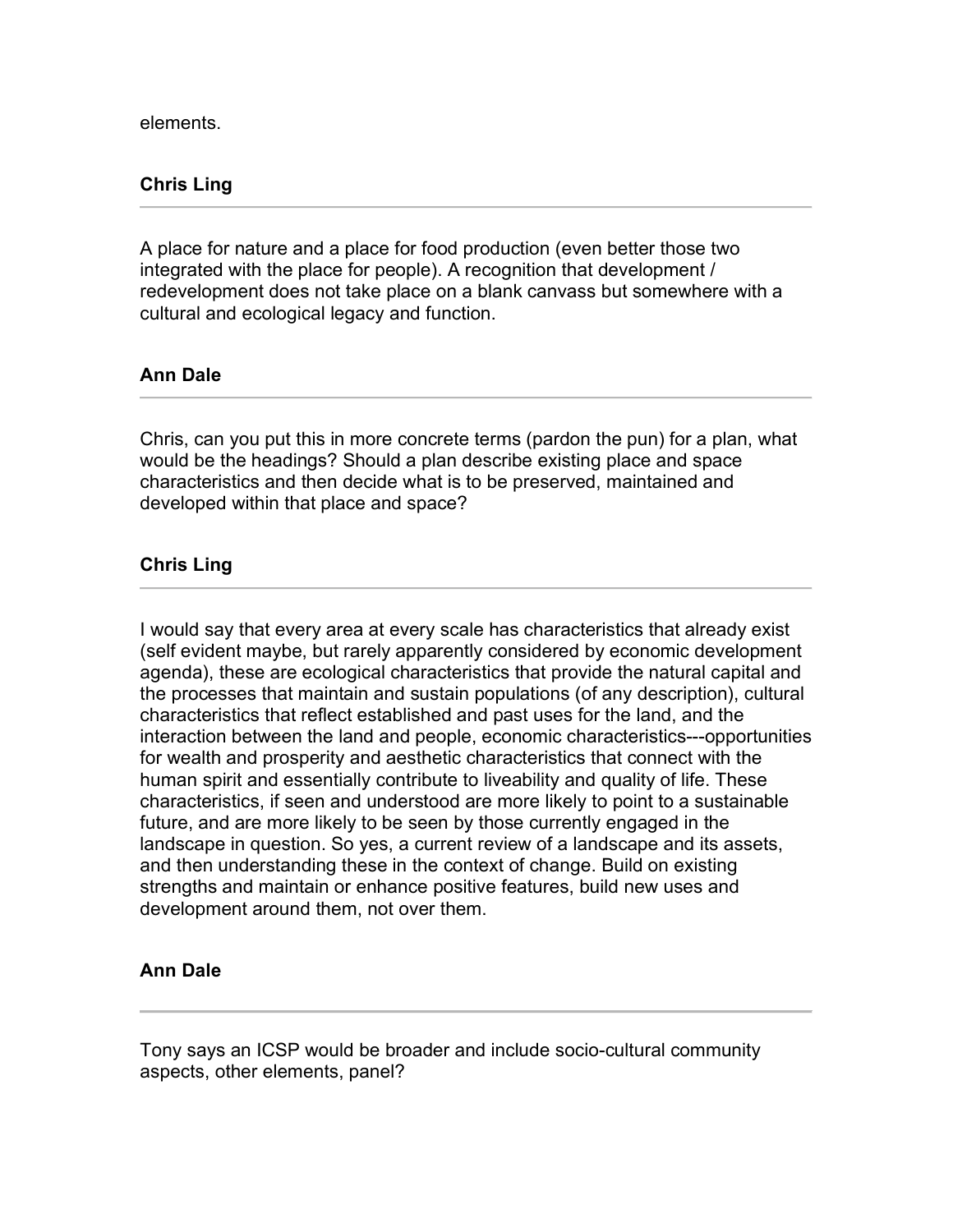### **Kevin Hanna**

Hmmm, how about a few gratuitous ingredients? Walkability, higher densities, stable/sustainable revenues, connectivity within and without (public transportation), maximum green-space, connectively to regional food systems.

As for governance hope, I think the real changes will come about from necessity. Politics is the art of avoidance, no politician wants to make a tough choice or a tough decision--at least until they absolutely have to, then systems will change. Environmentally, we may be approaching that point.

## **Don Luymes**

With respect to governance, downloading is a serious issue, for sure. For example, in the area of affordable housing, cities are left "holding the bag" to deal with the consequences of Federal and Provincial pull-outs. I do believe that local government is best positioned to understand and respond to the social needs manifest on their streets, but without the resources to respond effectively. My (faint) hope is that there will be some sort of "block grant" program instituted, and a return of tax revenue (fuel taxes, real estate transfer taxes, sales taxes for a start) to the communities in which they were generated. I'd love to see the 1% real estate transfer tax handed over to local government, but earmarked specifically for affordable housing projects. Same with fuel taxes, earmarked only for transit, cycling and pedestrian infrastructure improvements, and sales taxes earmarked for green initiatives like waste reduction, recycling, land conservancy etc. Ah, one can only dream, eh?

# **Tony Boydell**

Don has provided a good response to the earlier comments about taxation and empowerment of local government. Unfortunately I have to agree that the hope is extremely faint that we will see this sort of change in the immediate future.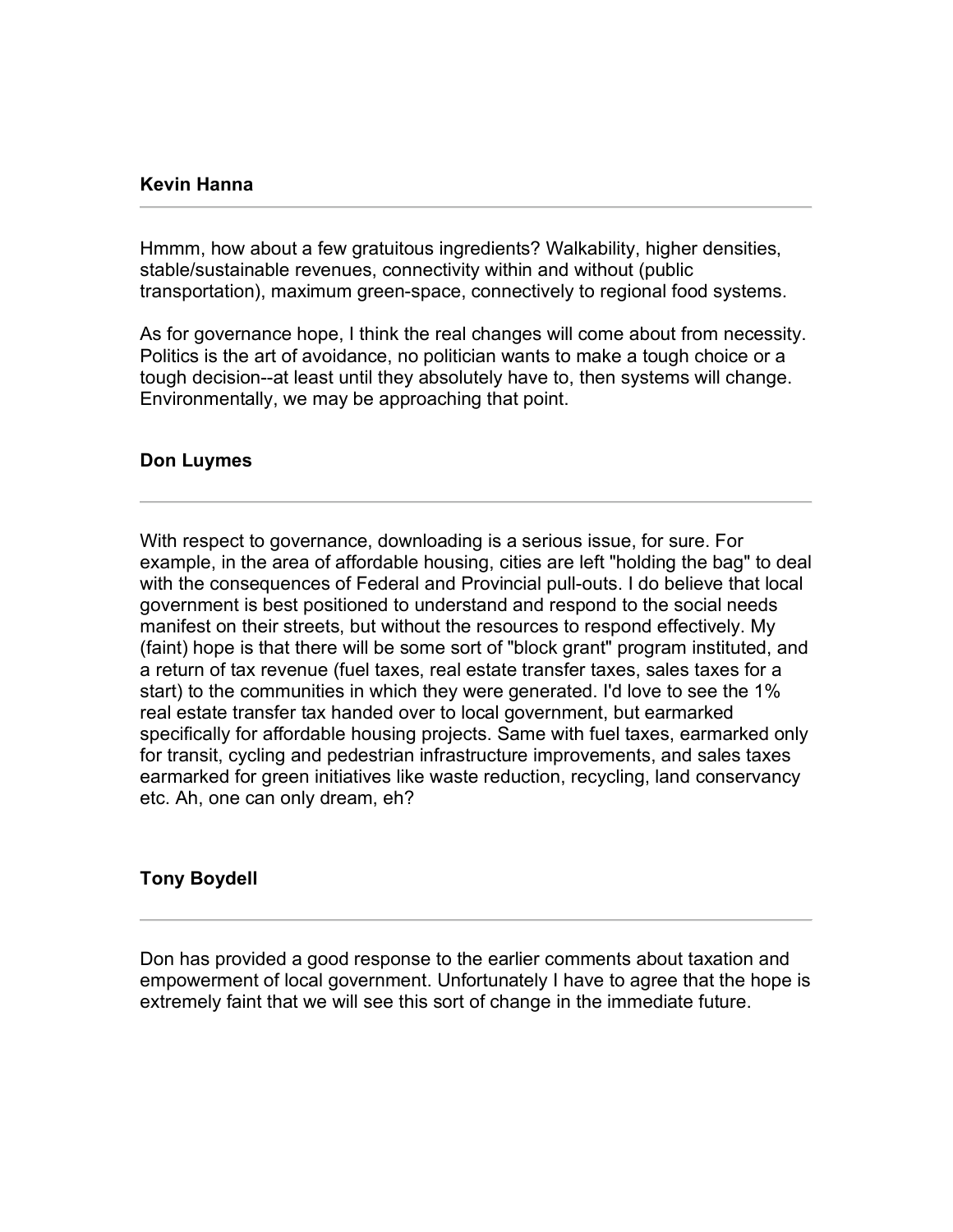I must leave for a meeting, thank you for including me, I look forward to receiving a copy of the complete dialogue. Best to all. Kevin Hanna

## **Ann Dale**

Thank you, Kevin, for your participation, this is a busy time of year for us all, Don, how do you reconcile planning that must include, I believe, different scales to be sustainable, no one sector, no one community is independent from another if they are serious about the implementation of sustainable development? Tony, your thoughts? Marla?

## **Tony Boydell**

I think that in the end we need some form of regional sustainability planning. This has been attempted in various disguises before, certainly in the Pacific Northwest, but the difficulty has generally been the lack of a sufficiently large legislative stick to establish some common rules of engagement. In BC, there was absolutely no ability to actually enforce the intent of the legislation such that it left adjacent municipalities (at the political level) refusing to engage in a common purpose.

### **Marla Zucht**

I think the critical elements of an integrated community sustainability plan include the built and natural environment, arts and culture, energy, health and recreation, finance and affordability, and transportation. But even more importantly than the compartmentalized elements is that the plan is drived and empowered to be implemented by a wide representation of community members, each holding expertise. This keeps the planning process open, transparent and accountable for stakeholder input.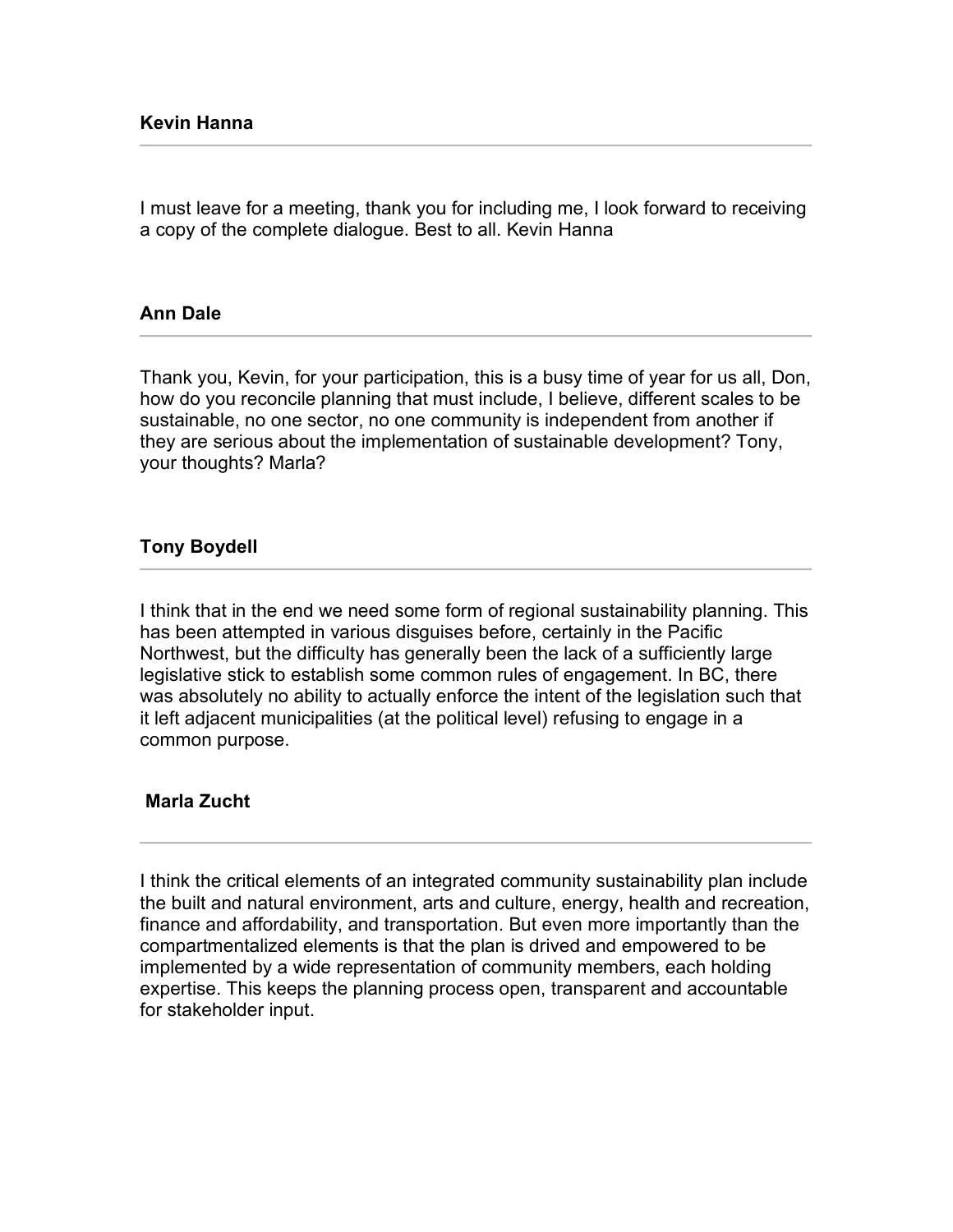# **Marilyn Hamilton**

We struggle with the integration of our levels of government. It seems we need to integrate civic engagement so that levels of government will align. They do in emergencies (usually). And sometimes when the civic rage is fiery enough (as it was with Sumas Energy plant activism that aligned 3 levels of government in Canada versus the US).

## **Chris Ling**

I think what I am trying to say is that in the past all consultations were based on economic drivers in a city. We are now moving to a period of more inclusive consultation and participation of the whole of the social structure and diversity. In order to balance our three legged stool the next step is to consult the land - not the best or wildest land, but the land as it is and what it could be.

## **Ann Dale**

Is it about empowerment, or about capacity? It seems to be the reason our county has such gridlock, and implementation gaps is because of the power and conflict issues between our three levels of government? Marla raises a critical point about the need for such plans to be dynamic and evolving and accountable to stakeholder input. Marilyn raises the key point between governments and governance, broadening the level of civic engagement.

Marilyn, for our last half hour, do we have some audience questions?

### **Marilyn Hamilton**

Yes, we have several questions. I will post them separately with a pause or so between them so e-panel can respond.

Lenore asks: I would be interested in hearing how Whistler managed to recreate the kind of zoning found in a European Alpine setting- that is a walkable village that does not sprawl into the surrounding sensitive ecosystems.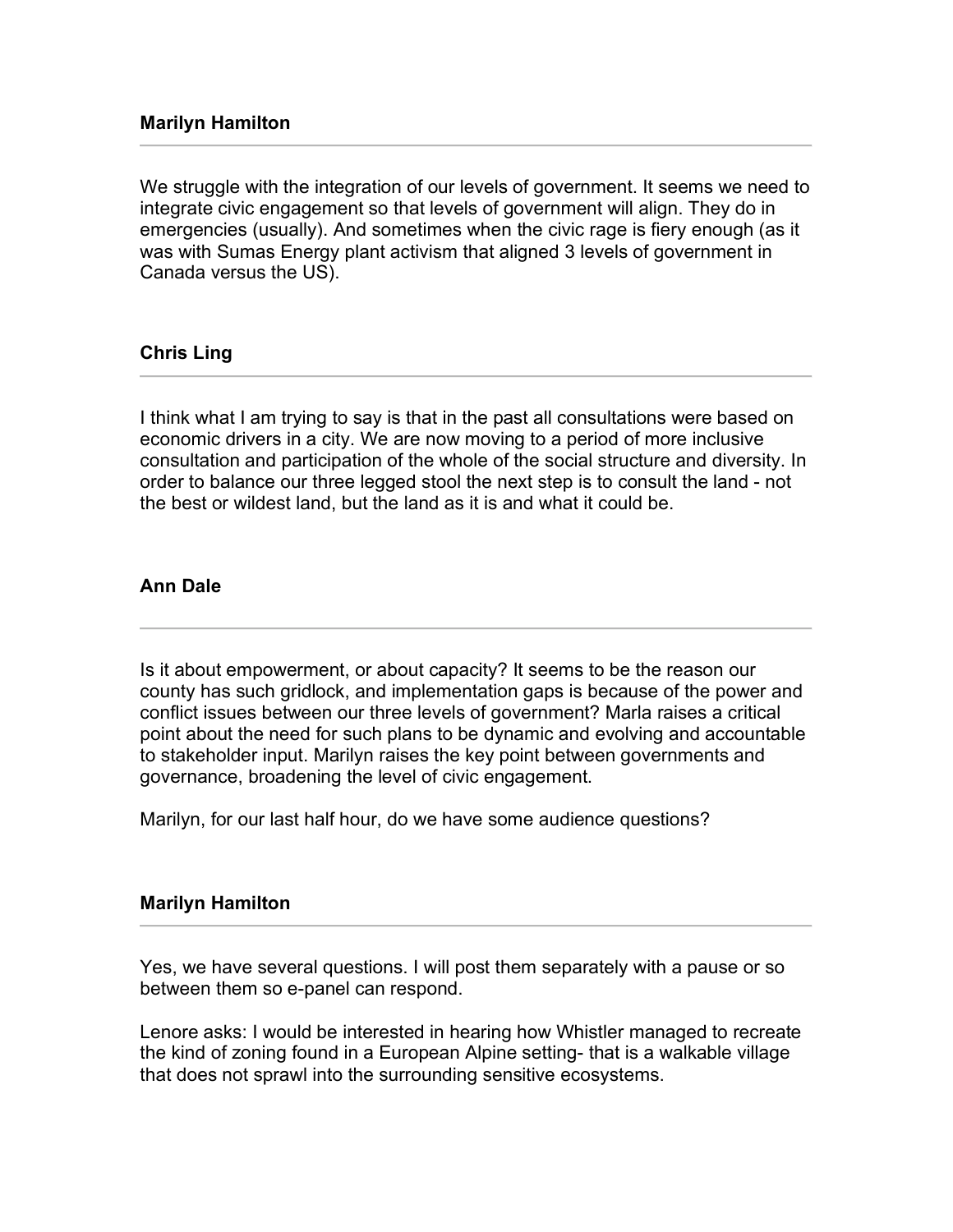Whistler was committed early on in its development and evolution to have a pedestrian oriented village, yes, similar to a European alpine experience. It has been very successful in creating a vibrant centralized community core. With the benefit of hindsight from other resort communities, Whistler committed early on to a growth management strategy, where we will only allow a certain level of development to occur. This is held sacred in our planning and as a community we've only pushed beyond the growth cap for development that will result in substantial community benefit, such as affordable housing developments. This is why you will not seeing sprawling development occur in Whistler.

### **Marilyn Hamilton**

Marla, I am curious how this development boundary was "held sacred"? Was it legislated? at what level? Whenever I propose that for Abbotsford, I am summarily shot down -- as that's impossible to do. But I believe that the City of San Francisco did they same thing too - put a pop. cap of 750,000 and kept that sacred.

### **Don Luymes**

Some context is necessary, though, Marilyn. Whistler is not a complete community, it is a resort. Different animal. Also, the housing prices there are astronomical, in part due to the development cap. Finally, the cap has squeezed workers' housing into Pemberton, to Squamish, and now into the Callaghan Valley. Whistler is a wonderful place, and a good example of its type, but I don't believe it has much relevance as a model for complete communities . . .

### **Marla Zucht**

Don is correct in noting that Whistler has some special tools since it is designated as Resort Municipality, but I entirely disagree that it is not a complete community. It is very much a complete community and your facts are incorrect about having employees living in the Callaghan Valley -that is not the case, nobody lives in the Callaghan Valley. We have 75% of our workforce living within Whistler, which is an extremely high % or our workforce. To Marilyn's question about our development cap, Whistler' OCP puts limits on the number of bed units that will be created. It is not a cap on population growth but rather on units that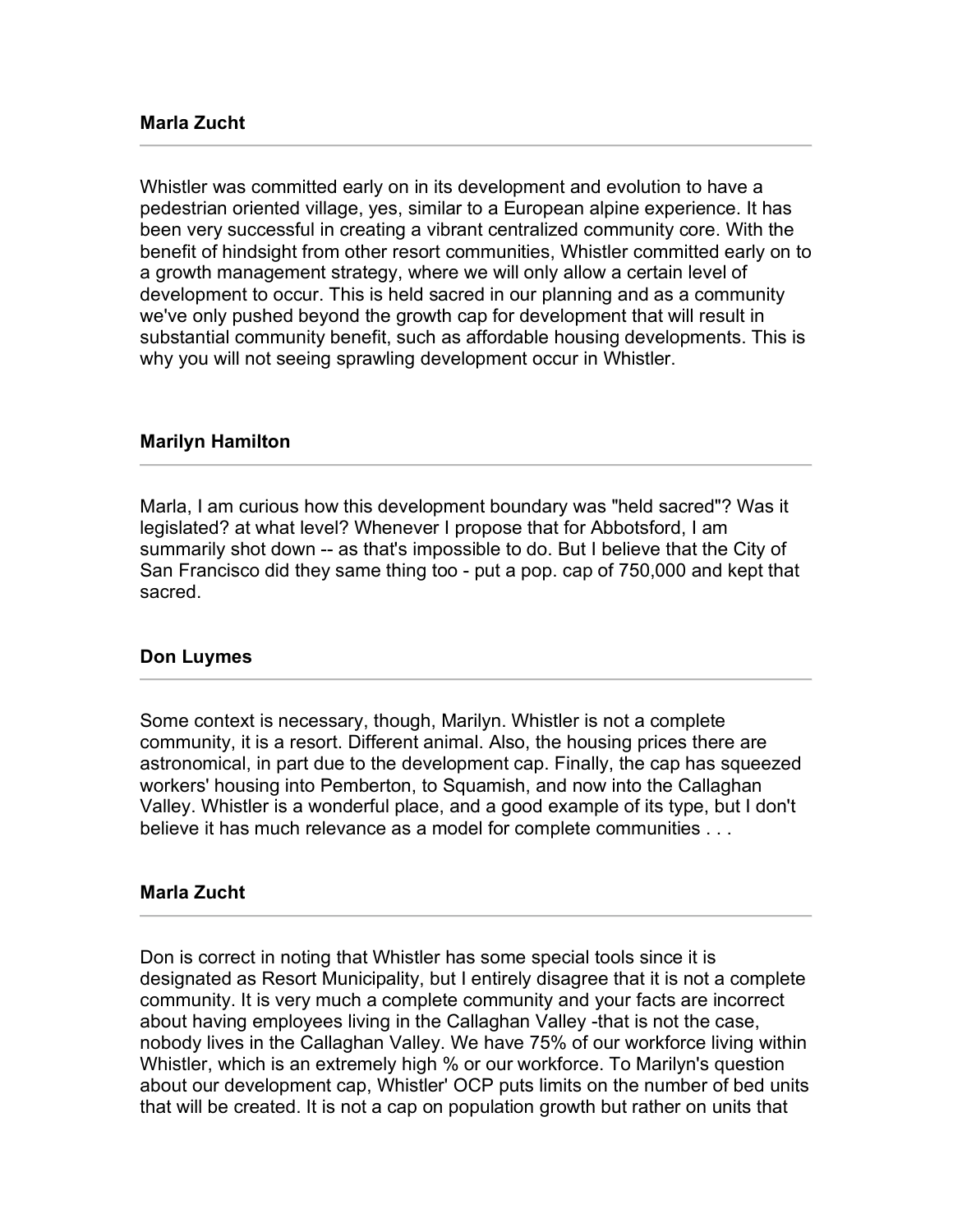can and will be created in the future.

## **Marilyn Hamilton**

That makes sense ... as noted earlier ? the ALR has had the same effect on land prices in the Central Fraser Valley. This shows the connection of LVP/LUP to financing and governance (ie. how we value land ... and how those values are embedded in the worldviews of our citizens, elected officials and planners).

## **Marilyn Hamilton**

Levi asks: I heard a councillor for the city of Markham (a sprawling suburb if there ever was one) speaking about all their efforts to make the city more liveable and cleaner, but said that all their efforts would be moot if the pattern of building sprawl continued. She said it with a certain sense of helplessness that I never quite figured out - so I'm also curious about what defines the reality of city "planners".

### **Don Luymes**

Local government planners do not practice in a vacuum, nor can they dictate urban form without political support, but are embedded in communities with strong political and economic forces. The challenge is to find solutions that are politically acceptable while also pushing us towards greater sustainability. The trick is to work "behind the scenes" in the community to change the political climate. Much easier said than done, as I can attest, having come from 13 years in academia (where I could spout rhetoric with the best of them!) to the rough and tumble world of local planning!

### **Ann Dale**

Don, it has always seemed to me an irony that we professors teach so separately from the communities in which our institutions are embedded, which argues for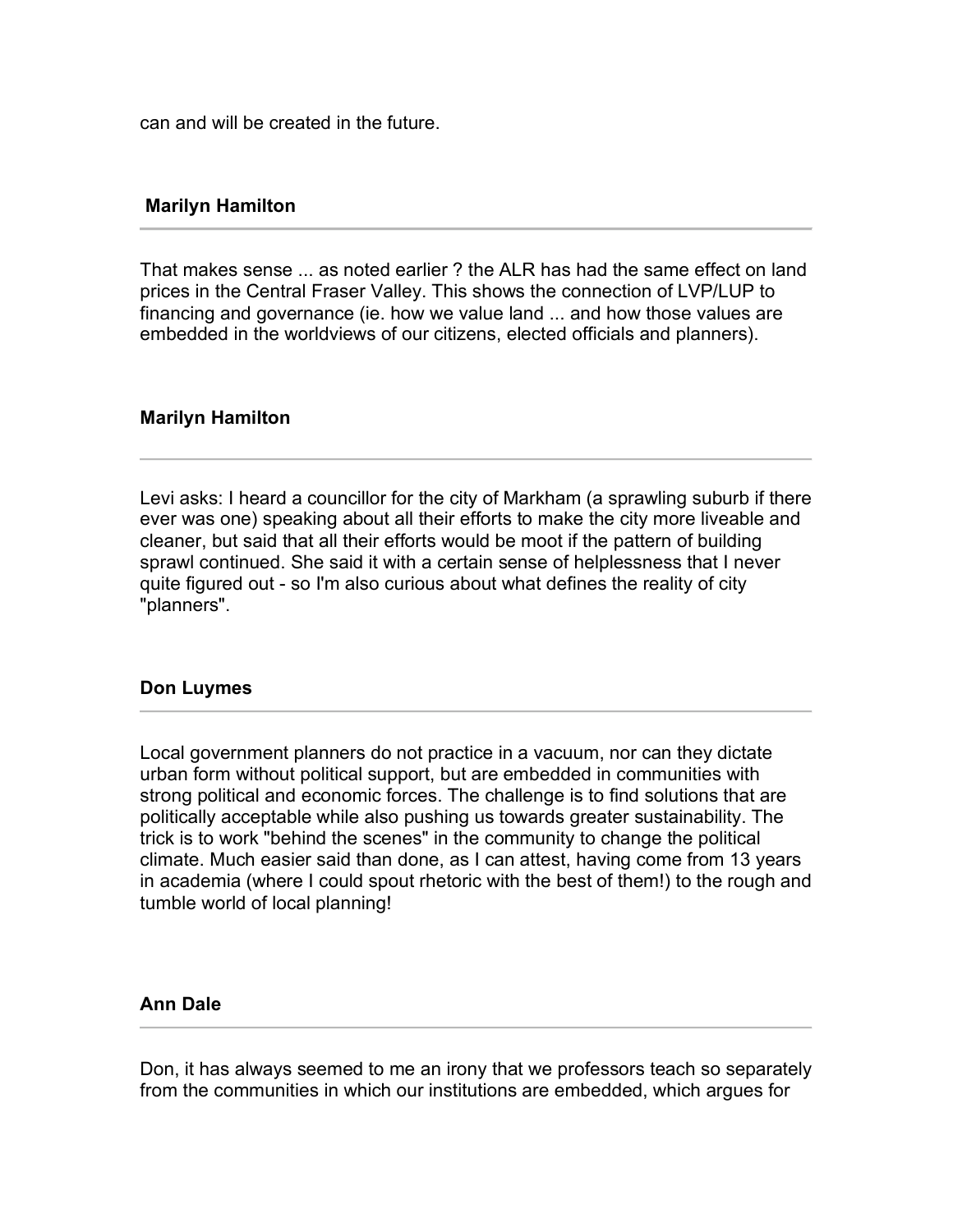me, for the critical necessity for researchers to involve their students in at least one applied research course of benefit to the broader community. To me, your concept of plans that are adaptive, with actively community engagement processes, can provide a critical stability to shorter term political agendas?

## **Don Luymes**

I agree, Ann. One of my big frustrations is getting politicians to see the value of measures that go beyond their mandates, and of indicators that may carry a political risk. All we can do is try, right?

On the subject of student internships, I have become more convinced than ever that these should be required in any professional planning program.

## **Ann Dale**

I always hate to close a conversation summarily, however, we are nearing the end of this conversation, are there any last comments about integrated sustainability community plans? What about combining some of the best tools of the disciplines--design charettes from architecture, scenario building, decision analysis, GIS and integrating these into community planning processes?

# **Tony Boydell**

Ann, I think all of these tools are appropriate and I have been exposed to most of them in a community planning context. However, I would also stress that a community is neither isolated nor self-sufficient and that planning must therefore occur within the larger regional context. Easy to say but hard to do, I suspect!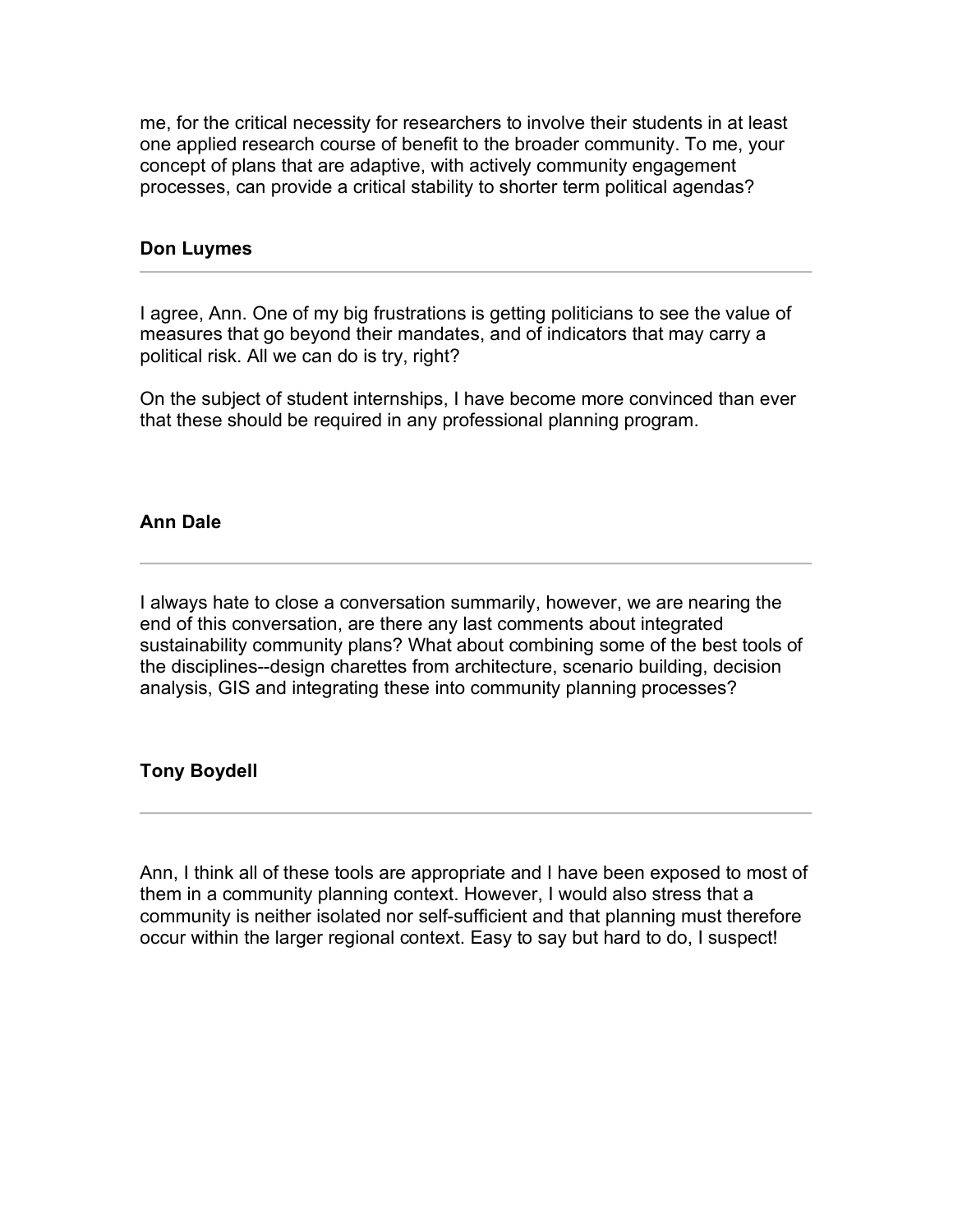Charrettes are a great tool, because they get people dreaming and seeing the possibilities that may have been hidden before. And, it gets ordinary people engaged in the planning of their community.

## **Chris Ling**

Attempts to model the future and use the results as visualization tools in community participatory planning and decision making processes I think has some future - the problem is creating models that are believable and don't peddle an agenda. Maps are extremely powerful advocacy tools - just look at the Sierra clubs recent use of Google Earth to show the future coastline of Vancouver in a business as usual scenario.

## **Marilyn Hamilton**

If the e-panel were City Planners in one location, we'd have an A-Team :-) ... seriously, the alignment around the need to take a wholes systems approach that includes cultural and social perspectives along with the space/place perspectives is music to my ears. I take away some hope :-0

### **Ann Dale**

I would like to thank each of you and the audience for your time and conversation, our e-dialogue will be archived in a few days for other people to read, although they miss out on the real time dynamics, and for younger scholar to access for research ideas.

Also, our next e-dialogue scheduled for next week has been post-phoned to the New Year. I would like to wish everyone and their families a joyous Christmas and a riotous New Year.